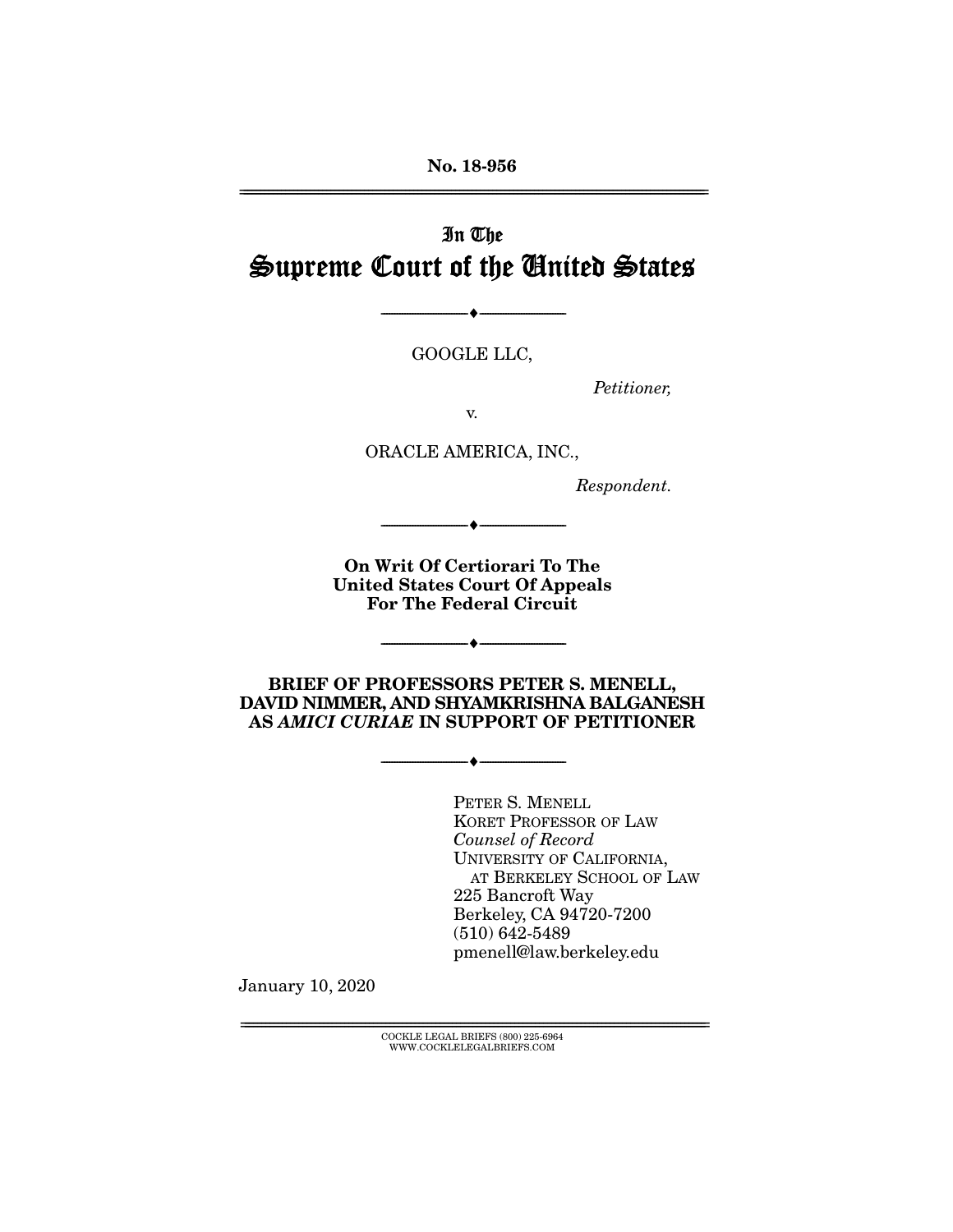# TABLE OF CONTENTS

|      |                                                                                                                                                                                                                                                                                                                                                                                               | $\mathbf{1}$   |
|------|-----------------------------------------------------------------------------------------------------------------------------------------------------------------------------------------------------------------------------------------------------------------------------------------------------------------------------------------------------------------------------------------------|----------------|
|      | SUMMARY OF ARGUMENT                                                                                                                                                                                                                                                                                                                                                                           | $\overline{2}$ |
|      |                                                                                                                                                                                                                                                                                                                                                                                               | 4              |
| I.   | THE JURISPRUDENTIAL AND LEGISLA-<br>TIVE FRAMEWORK FOR INTERPRETING<br><b>INTELLECTUAL PROPERTY PROTECTION</b><br>FOR FUNCTIONAL FEATURES OF COM-                                                                                                                                                                                                                                             | 5              |
|      |                                                                                                                                                                                                                                                                                                                                                                                               | 8              |
|      | B. The Modern Statutory Framework                                                                                                                                                                                                                                                                                                                                                             | 10             |
| II.  | APPLICATION PROGRAM INTERFACES<br>(APIs), JAVA APIs, AND GOOGLE'S IM-<br>PLEMENTATION OF A PARTIALLY IN-<br>TEROPERABLE MOBILE PLATFORM                                                                                                                                                                                                                                                       | 14             |
|      | Development of the Java Programming<br>А.                                                                                                                                                                                                                                                                                                                                                     | 15             |
|      | Google's Android Implementation<br>В.                                                                                                                                                                                                                                                                                                                                                         | 18             |
| III. | THE FEDERAL CIRCUIT'S DECISIONS<br>CONFLICT WITH THIS COURT'S SEMI-<br>NAL RULING IN BAKER V. SELDEN,<br>MISINTERPRET CONGRESS'S CODIFI-<br>CATION OF INTELLECTUAL PROPERTY<br>LAW'S FUNDAMENTAL CHANNELING<br>PRINCIPLE AND COPYRIGHT'S LIMIT-<br>ING DOCTRINES, AND UPEND WELL-<br>REASONED AND LONG-STANDING<br><b>JUDICIAL DECISIONS THAT HAVE SUP-</b><br>PORTED INNOVATION AND COMPETI- |                |
|      | TION IN THE COMPUTER INDUSTRY                                                                                                                                                                                                                                                                                                                                                                 | 22             |
|      |                                                                                                                                                                                                                                                                                                                                                                                               |                |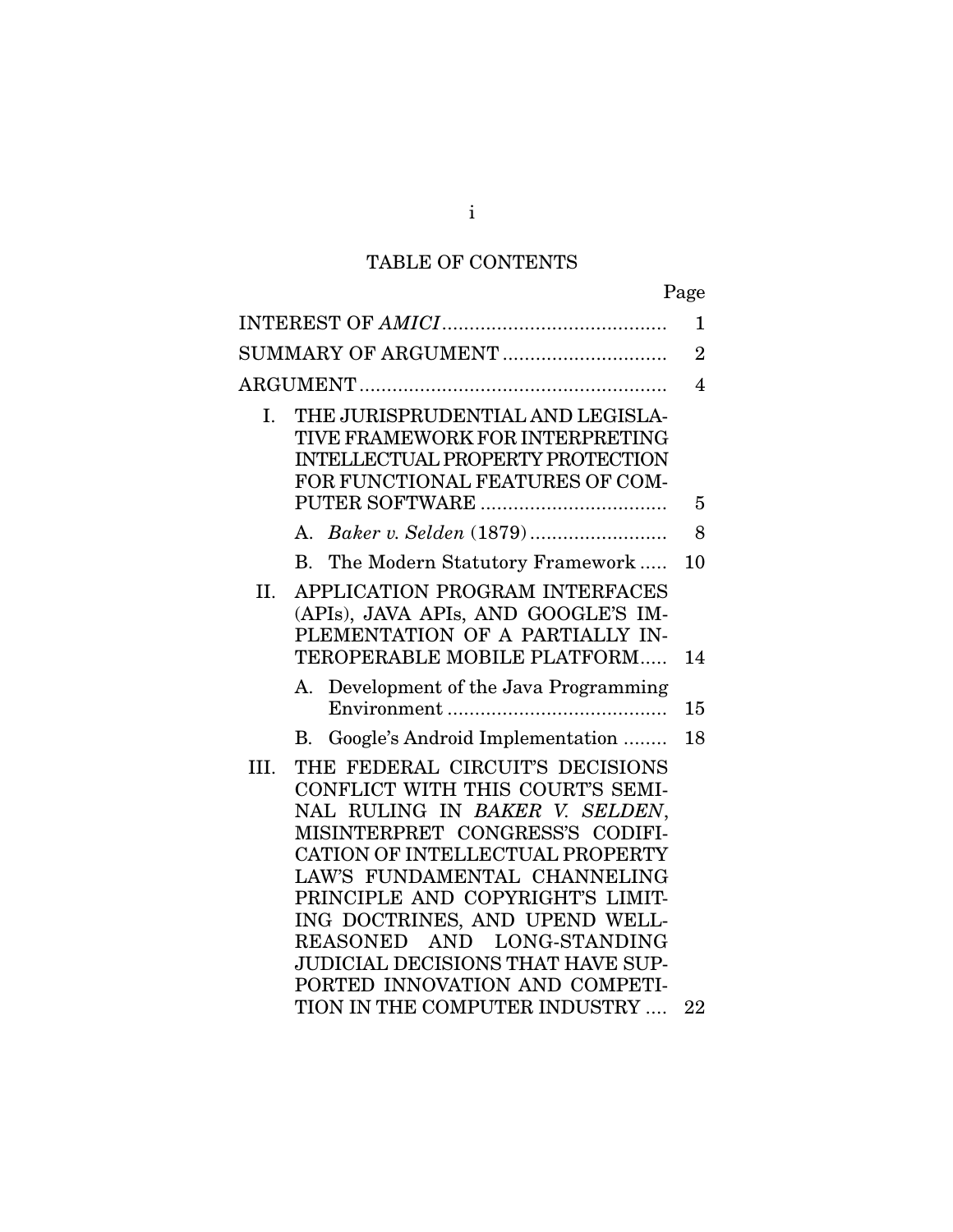# TABLE OF CONTENTS—Continued

Page

|     | A. The Federal Circuit's Decisions Conflict                                                                                                                                                             | 23 |
|-----|---------------------------------------------------------------------------------------------------------------------------------------------------------------------------------------------------------|----|
|     | B. The Federal Circuit's Decisions Miscon-                                                                                                                                                              | 24 |
|     | C. The Federal Circuit's Decisions Revive<br>and Exacerbate Circuit Splits on Copy-<br>rightability, Merger, and Fair Use 27                                                                            |    |
|     | D. Reversing the Federal Circuit's Oracle<br>v. Google Decisions Maintains the Co-<br>herence of the Intellectual Property<br>System and Will Restore Peace and<br>Clarity to the Computer Software In- | 31 |
| IV. | GOOGLE INDEPENDENTLY IMPLE-<br>MENTED THE JAVA API FUNCTIONAL<br>SPECIFICATIONS AND THEREFORE<br>DID NOT INFRINGE ORACLE'S COPY-                                                                        | 33 |
| V.  | THE FAIR USE ISSUE IS MOOT                                                                                                                                                                              | 36 |
|     |                                                                                                                                                                                                         | 36 |

ii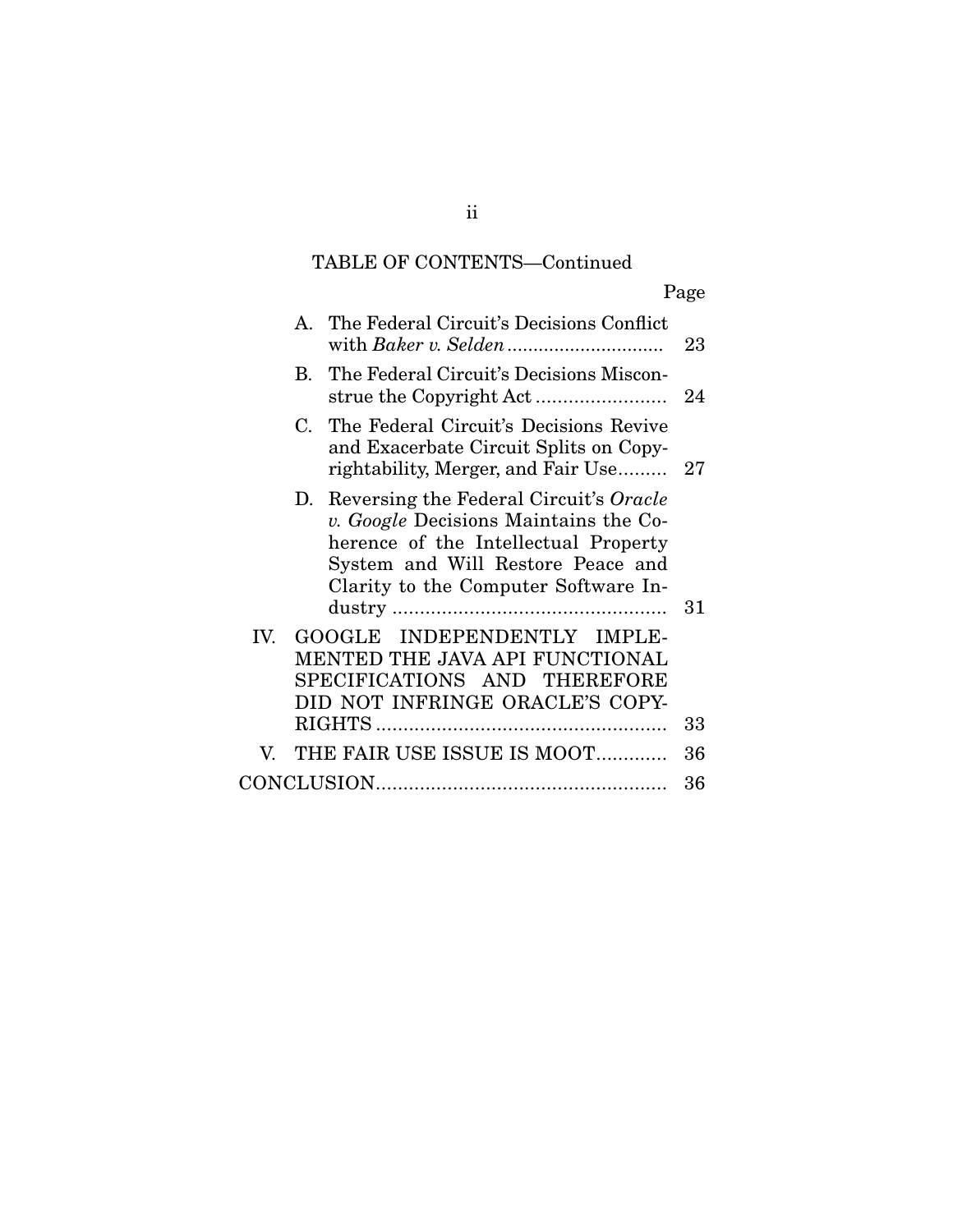# TABLE OF AUTHORITIES

Page

# CASES

| Apple Comput., Inc. v. Franklin Comput. Corp.,<br>714 F.2d 1240 (3d Cir. 1983)  24, 26, 29                                                      |  |
|-------------------------------------------------------------------------------------------------------------------------------------------------|--|
| Apple Computer, Inc. v. Microsoft Corp., 799<br>F. Supp. 1006 (N.D. Cal. 1992), aff'd in part,<br>rev'd in part, 35 F.3d 1435 (9th Cir. 1994)29 |  |
|                                                                                                                                                 |  |
| Bonito Boats, Inc. v. Thunder Craft Boats, Inc.,                                                                                                |  |
| Comput. Assocs. Int'l v. Altai, Inc., 982 F.2d 693                                                                                              |  |
| Dastar Corp. v. Twentieth Century Fox Film                                                                                                      |  |
| Eng'g Dynamics, Inc. v. Structural Software,                                                                                                    |  |
| Gates Rubber v. Bando Chem. Indus., Ltd., 9                                                                                                     |  |
| Lexmark Int'l, Inc. v. Static Control Components,<br>Inc., 387 F.3d 522 (6th Cir. 2004)29, 30                                                   |  |
| Lotus Dev. Corp. v. Borland Int'l, Inc., 49 F.3d<br>807 (1st Cir. 1995), aff'd by an equally divided                                            |  |
|                                                                                                                                                 |  |
| MiTek Holdings, Inc. v. ARCE Engineering Co.,                                                                                                   |  |
| Mitel, Inc. v. Iqtel, Inc., 124 F.3d 1366 (10th Cir.                                                                                            |  |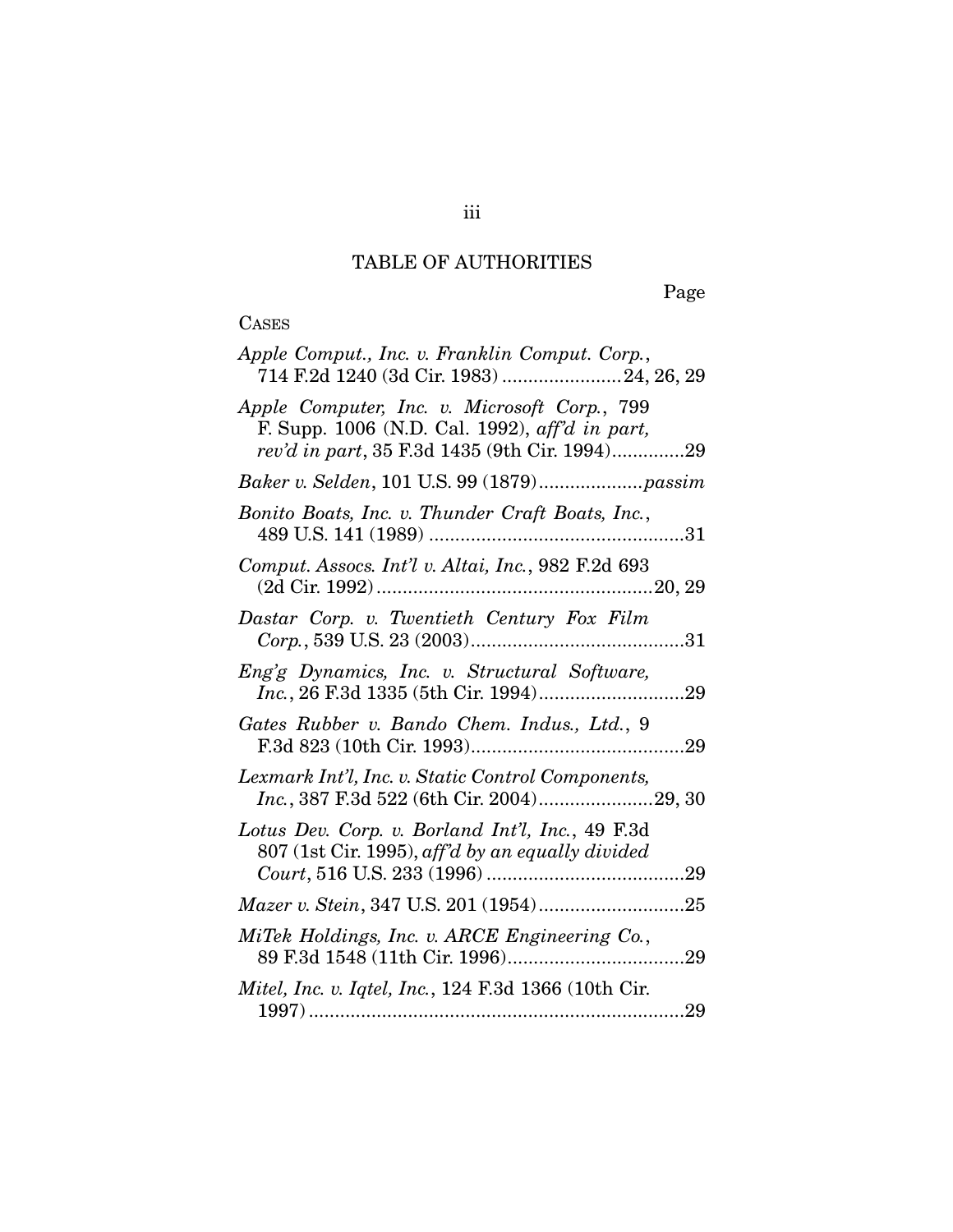| Nichols v. Universal Pictures Corp., 45 F.2d 119                                                         |
|----------------------------------------------------------------------------------------------------------|
| Oracle Am., Inc. v. Google Inc., 750 F.3d 1339                                                           |
| Oracle Am., Inc. v. Google Inc., 872 F. Supp. 2d<br>974 (N.D. Cal. 2012)  19, 23, 32, 36                 |
| Plains Cotton Coop. Assoc. v. Goodpasture Com-<br>put. Serv., Inc., 807 F.2d 1256 (5th Cir. 1987)29      |
| Sega Enterprises Ltd. v. Accolade, Inc., 977 F.2d                                                        |
| Sheldon v. Metro-Goldwyn Pictures Corp., 81                                                              |
| Sony Comput. Entertainment v. Connectix, 203                                                             |
| TrafFix Devices, Inc. v. Marketing Displays, Inc.,                                                       |
| Vault Corp. v. Quaid Software Ltd., 847 F.2d 255                                                         |
| Wal-Mart Stores, Inc. v. Samara Brothers, Inc.,                                                          |
| Whelan Associates, Inc. v. Jaslow Dental Labor-<br>atory, Inc., 797 F.2d 1222 (3d Cir. 1986)  27, 28, 29 |
| <b>CONSTITUTIONAL PROVISION</b>                                                                          |

U.S. Const., Art. I, § 8, cl. 8 ......................................... 31

iv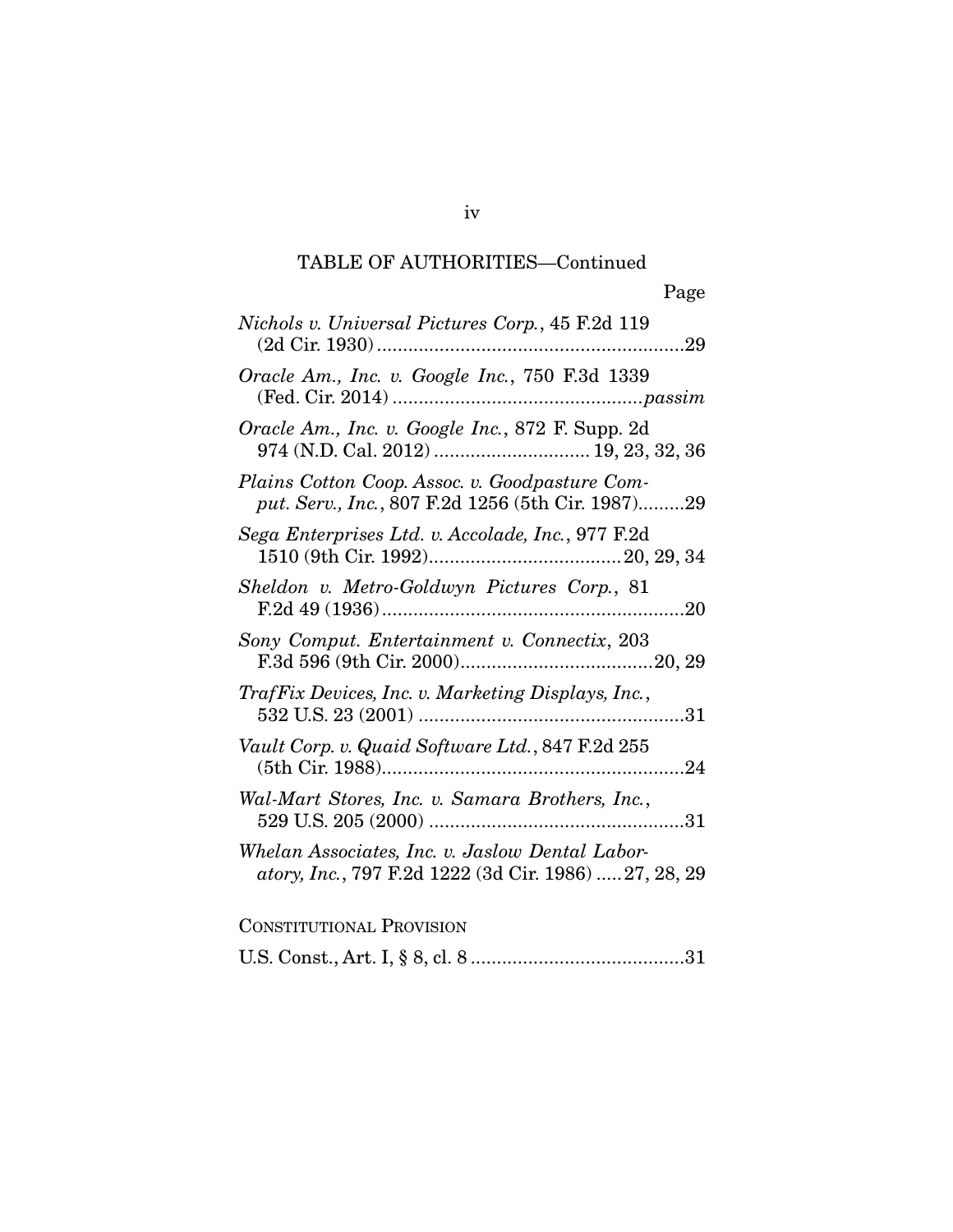# Page

## **STATUTES**

| 1902 Design Patent Act, Act of May 9, 1902, ch.                                             |
|---------------------------------------------------------------------------------------------|
| Act of Dec. 12, 1980, Pub. L. No. 96-517, 94 Stat.                                          |
| Act of Dec. 31, 1974, Pub. L. No. 93-573, § 201,                                            |
| Copyright Act of 1976, Pub. L. No. 94-553, 90                                               |
| <b>RULE</b>                                                                                 |
|                                                                                             |
| <b>OTHER AUTHORITIES</b>                                                                    |
| Android GPS [Google Product Strategy]: Key<br>strategic decisions around Open Source (July  |
| Application programming interface, WIKIPEDIA,<br>https://en.wikipedia.org/wiki/Application_ |

v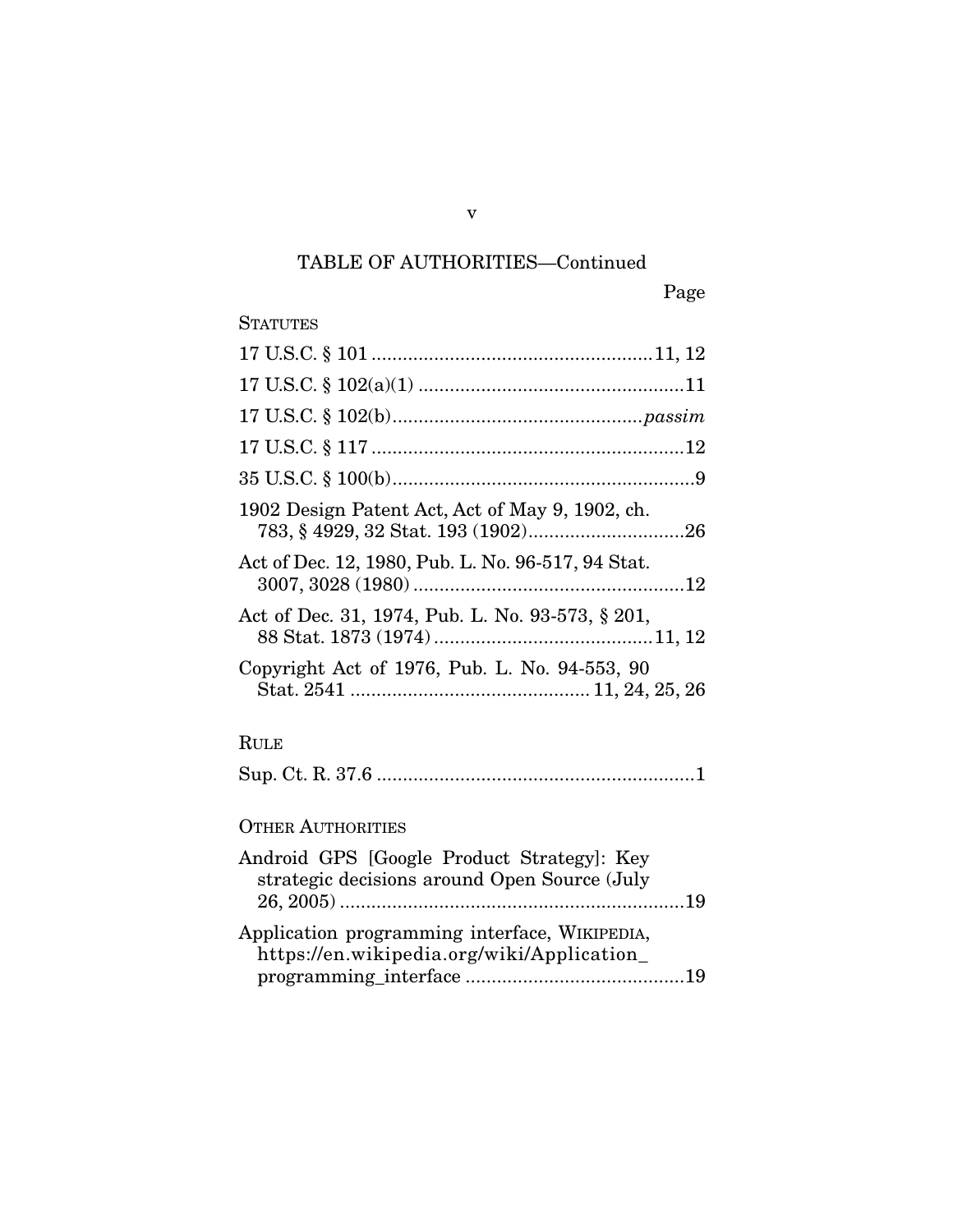| BAKER'S REGISTER OF RECEIPTS AND DISBURSE-<br>MENTS WITH BALANCE SHEETS AND REPORTS FOR                                                                                                                                                                                           |
|-----------------------------------------------------------------------------------------------------------------------------------------------------------------------------------------------------------------------------------------------------------------------------------|
| Brian Profitt, The Impact of Oracle's Defense of<br>API Copyrights, ITWORLD (Aug. 23, 2011),<br>http://www.itworld.com/article/2738675/mobile/<br>the-impact-of-oracle-s-defense-of-api-copyrights.                                                                               |
| CHARLES SELDEN, SELDEN'S CONDENSED LEDGER,                                                                                                                                                                                                                                        |
| David Bank, The Java Saga, WIRED (Dec. 1,                                                                                                                                                                                                                                         |
| Declaration, WIKIPEDIA https://en.wikipedia.org/<br>wiki/Declaration_(computer_programming)35                                                                                                                                                                                     |
| Donald S. Chisum, Rochelle Cooper Dreyfuss,<br>Paul Goldstein, Robert A. Gorman, Dennis S.<br>Karjala, Edmund W. Kitch, Peter S. Menell,<br>Leo J. Raskind, Jerome H. Reichman & Pam-<br>ela Samuelson, LaST Frontier Conference on<br>Copyright Protection of Computer Software, |
|                                                                                                                                                                                                                                                                                   |
| H.R. REP. No. 94-1476 (1976) 11, 12, 24                                                                                                                                                                                                                                           |
| Jason J. Du Mont & Mark D. Janis, The Origins<br>of American Design Patent Protection, 88 IN-                                                                                                                                                                                     |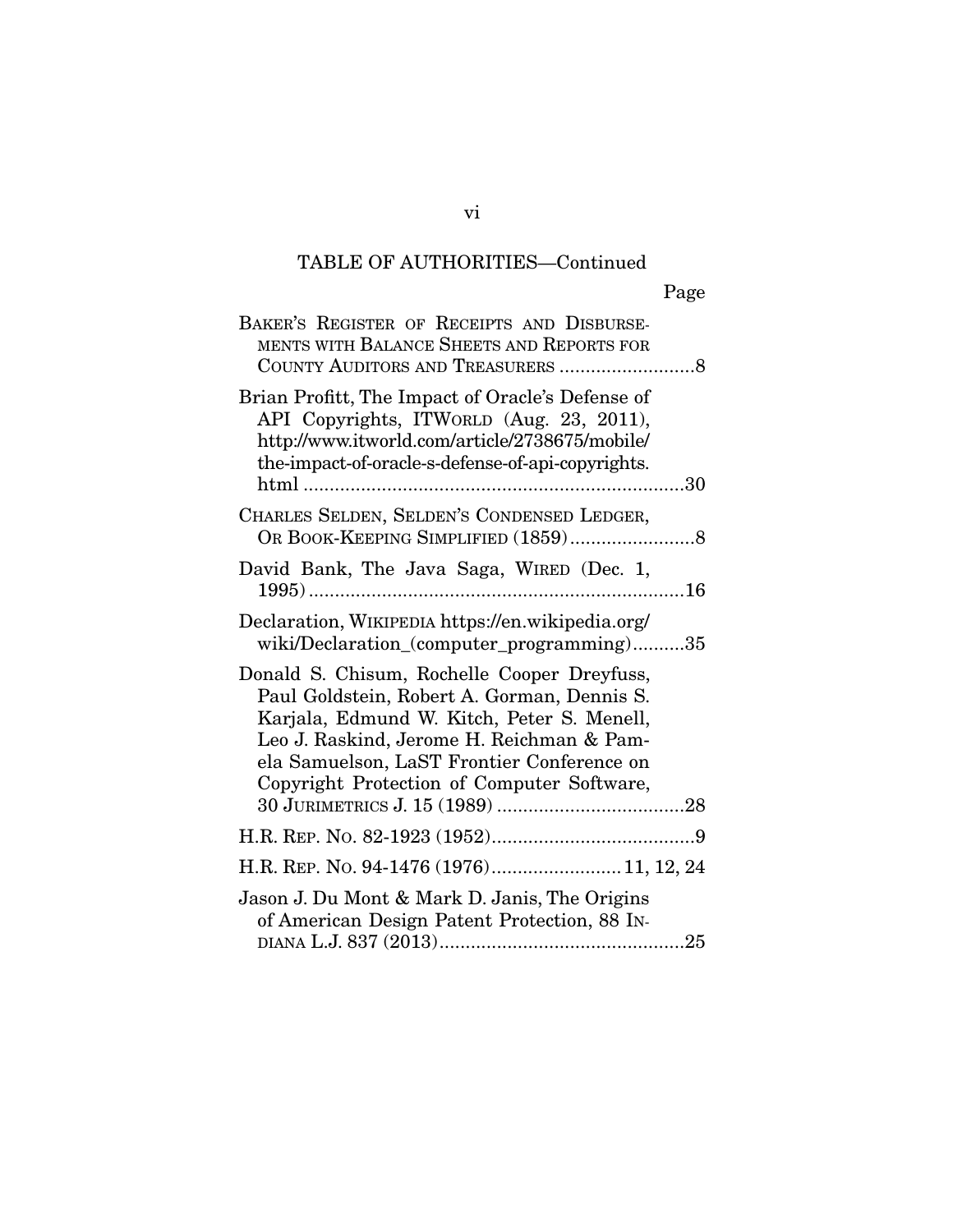vii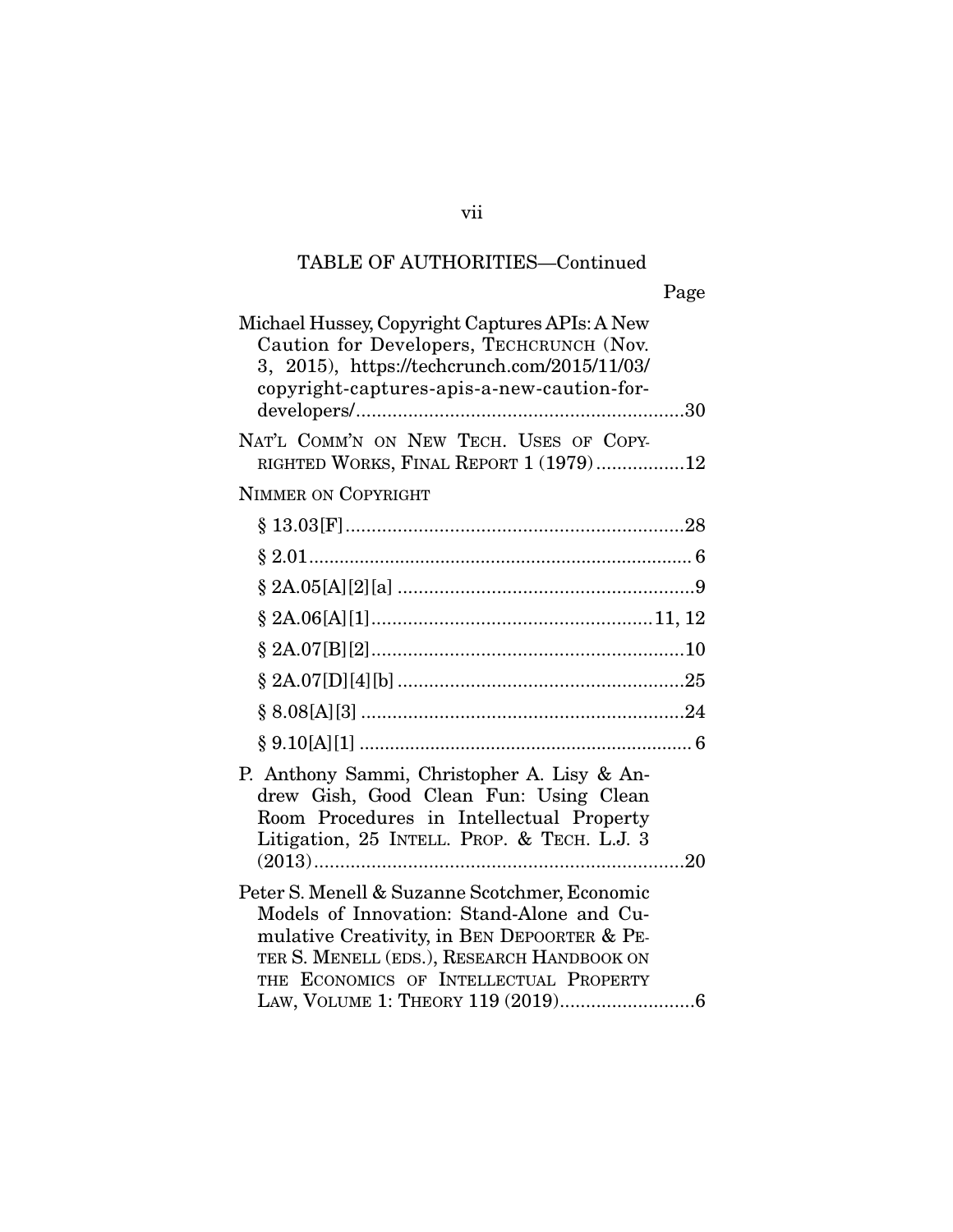| Page                                                                                                                                                                                        |
|---------------------------------------------------------------------------------------------------------------------------------------------------------------------------------------------|
| Peter S. Menell, An Analysis of the Scope of Copy-<br>right Protection for Application Programs, 41                                                                                         |
| Peter S. Menell, An Epitaph for Traditional Copy-<br>right Protection of Network Features of Com-<br>puter Software, 43 ANTITRUST BULL. 651 (1998)30                                        |
| Peter S. Menell, API Copyrightability Bleak House:<br>Unraveling and Repairing the Oracle v. Google<br>Jurisdictional Mess, 31 BERKELEY TECH. L.J.<br>$\dots 22$                            |
| Peter S. Menell, Economic Analysis of Network<br>Effects and Intellectual Property, 34 BERKELEY                                                                                             |
| PETER S. MENELL, MARK A. LEMLEY, & ROBERT P.<br>MERGES, INTELLECTUAL PROPERTY IN THE NEW                                                                                                    |
| Peter S. Menell, Rise of the API Copyright Dead?:<br>An Updated Epitaph for Copyright Protection<br>of Network and Functional Features of Com-<br>puter Software, 31 HARV. J.L. & TECH. 303 |
| Ruggles Design Bill, S. 269, 26th Cong. § 1 (1841) 26                                                                                                                                       |
|                                                                                                                                                                                             |
| Thomas B. Hudson, A Brief History of the Devel-<br>opment of Design Patent Protection in the<br>United States, 30 J. PAT. & TRADEMARK OFF.                                                  |
|                                                                                                                                                                                             |

## viii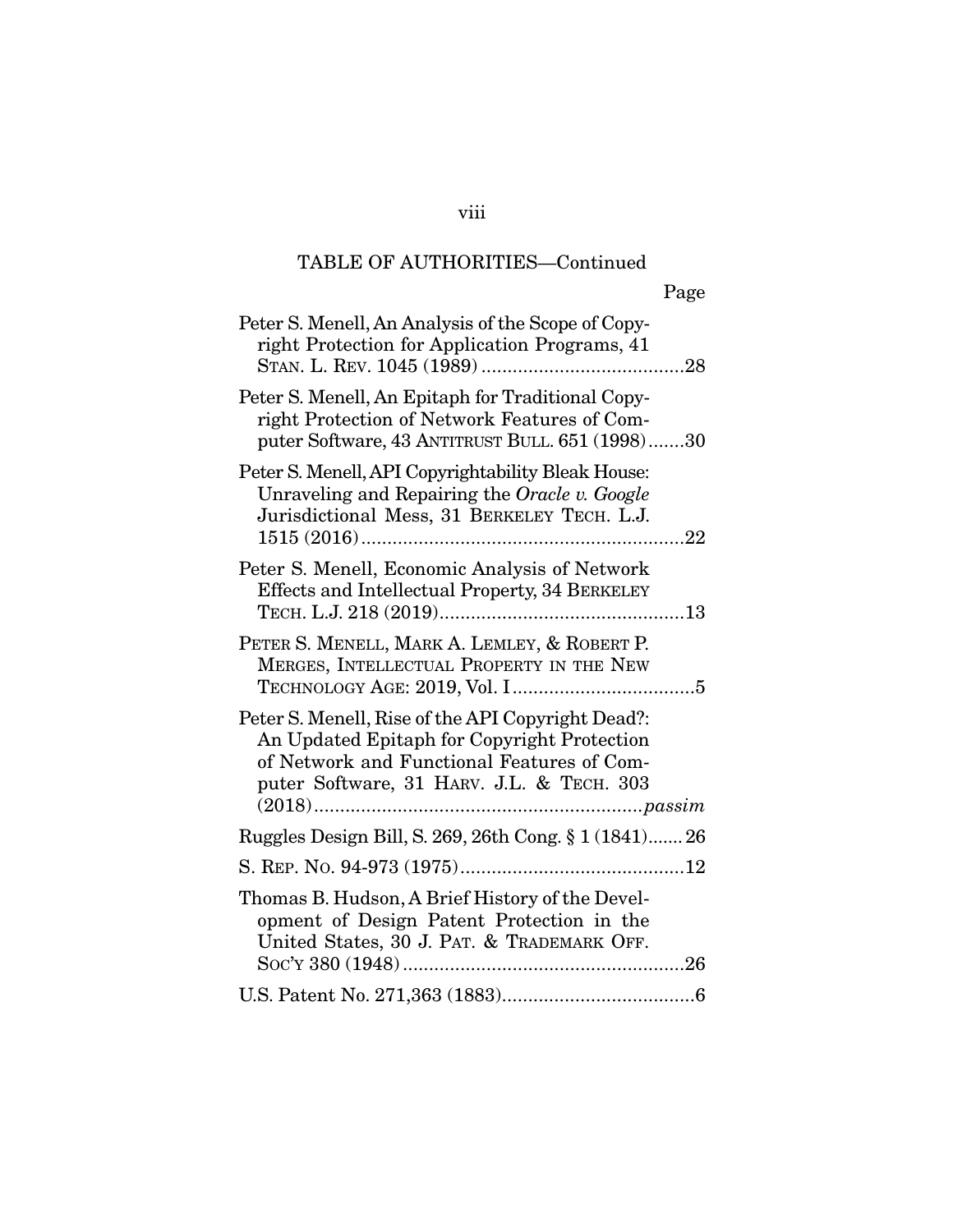#### INTEREST OF *AMICI*<sup>1</sup>

 The authors of this brief are professors of law who study and teach intellectual property law. Their interest in filing this brief is to promote faithful interpretation of U.S. copyright law.

 Peter S. Menell is the Koret Professor of Law and co-founder and director of the Berkeley Center for Law & Technology (BCLT) at the University of California at Berkeley. He holds a law degree and a doctorate degree in economics. Professor Menell has authored or co-authored more than 100 articles and authored, co-authored, or edited 15 books, including leading casebooks, intellectual property treatises (including sections of NIMMER ON COPYRIGHT), and research handbooks.

 David Nimmer is Of Counsel at Irell & Manella, LLP and Professor from Practice at the UCLA School of Law, where he regularly teaches copyright law and related subjects. Since 1985, he has authored NIMMER ON COPYRIGHT, maintaining up-to-date the treatise originally published in 1963 by his late father, Melville B. Nimmer.

<sup>1</sup> Pursuant to Sup. Ct. R. 37.6, *amici* represent that no counsel for a party authored this brief in whole or in part, and no counsel or party made a monetary contribution intended to fund the preparation or submission of this brief. No person other than *amici* made a monetary contribution to its preparation or submission. Petitioner and Respondent have consented in writing to the filing of this brief and were given 10 days notice of *amici*'s intent to file.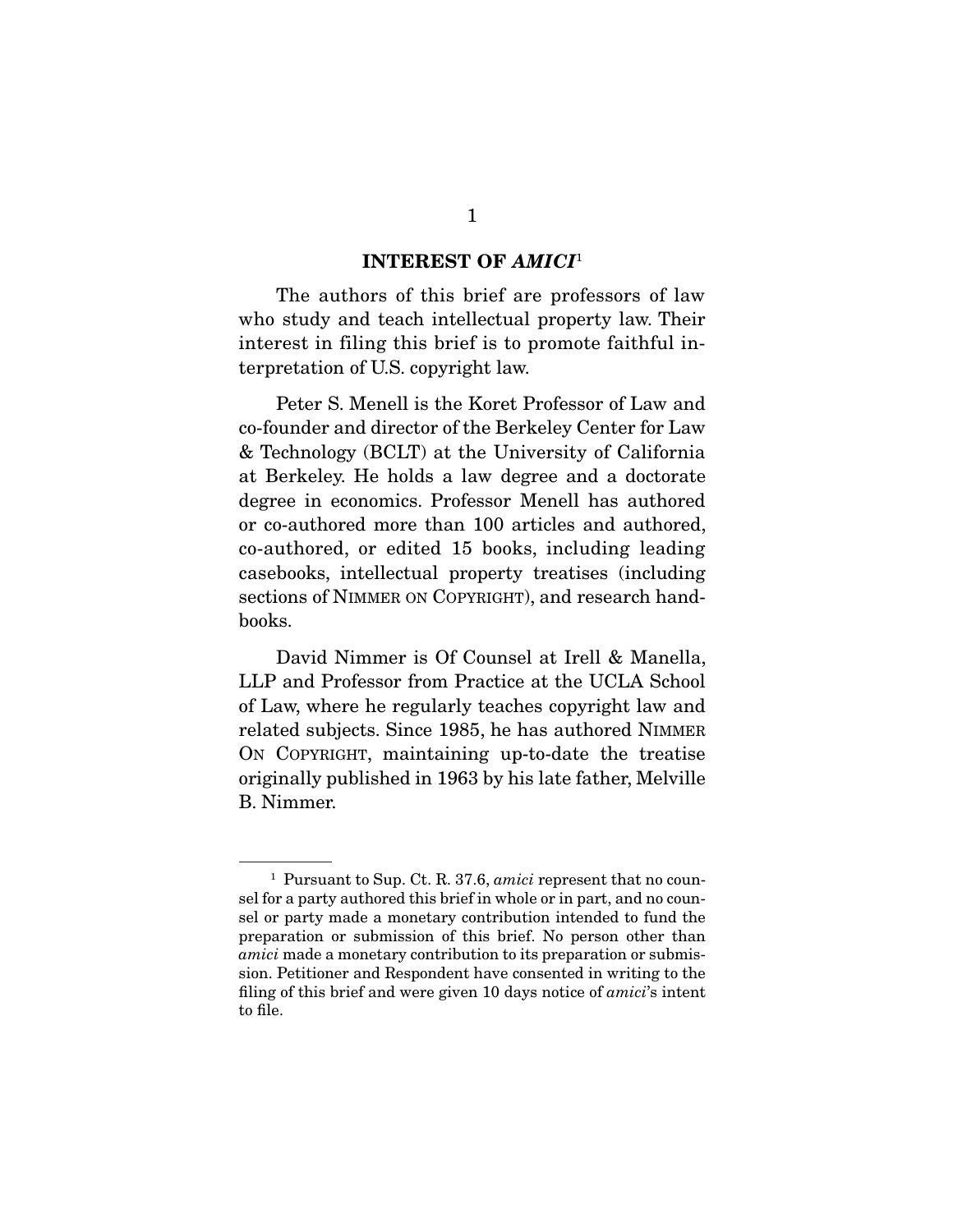Shyamkrishna Balganesh is Professor of Law and Co-Director of the Center for Technology, Innovation & Competition (CTIC) at the University of Pennsylvania Law School. His research and teaching focus on the interplay of intellectual property law, innovation policy, and the common law. He co-authored the portions of NIMMER ON COPYRIGHT relating to *Baker v. Selden*, 101 U.S. 99 (1879).

In Spring 2018, the HARVARD JOURNAL OF LAW & TECHNOLOGY published a Special Issue on copyright protection for computer software focusing on *Oracle v. Google*. The issue is framed by Professor Menell's monograph-length lead article *Rise of the API Copyright Dead?*, which explores the rich history, technology, and legal issues surrounding this case. The Special Issue includes commentaries prepared by counsel from both sides of the litigation as well as leading academics. Professor Nimmer's treatise, NIMMER ON COPYRIGHT, has been cited extensively in the decisions below as well as throughout copyright jurisprudence.

#### SUMMARY OF ARGUMENT

--------------------------------- ---------------------------------

 The Federal Circuit's decisions in *Oracle v. Google* conflict with this Court's seminal decision in *Baker v. Selden*, 101 U.S. 99 (1879), misinterpret Congress's codification of this Court's fundamental channeling principle and related limiting doctrines, and upend nearly three decades of sound, well-settled, and critically important decisions of multiple regional circuits on the scope of copyright protection for computer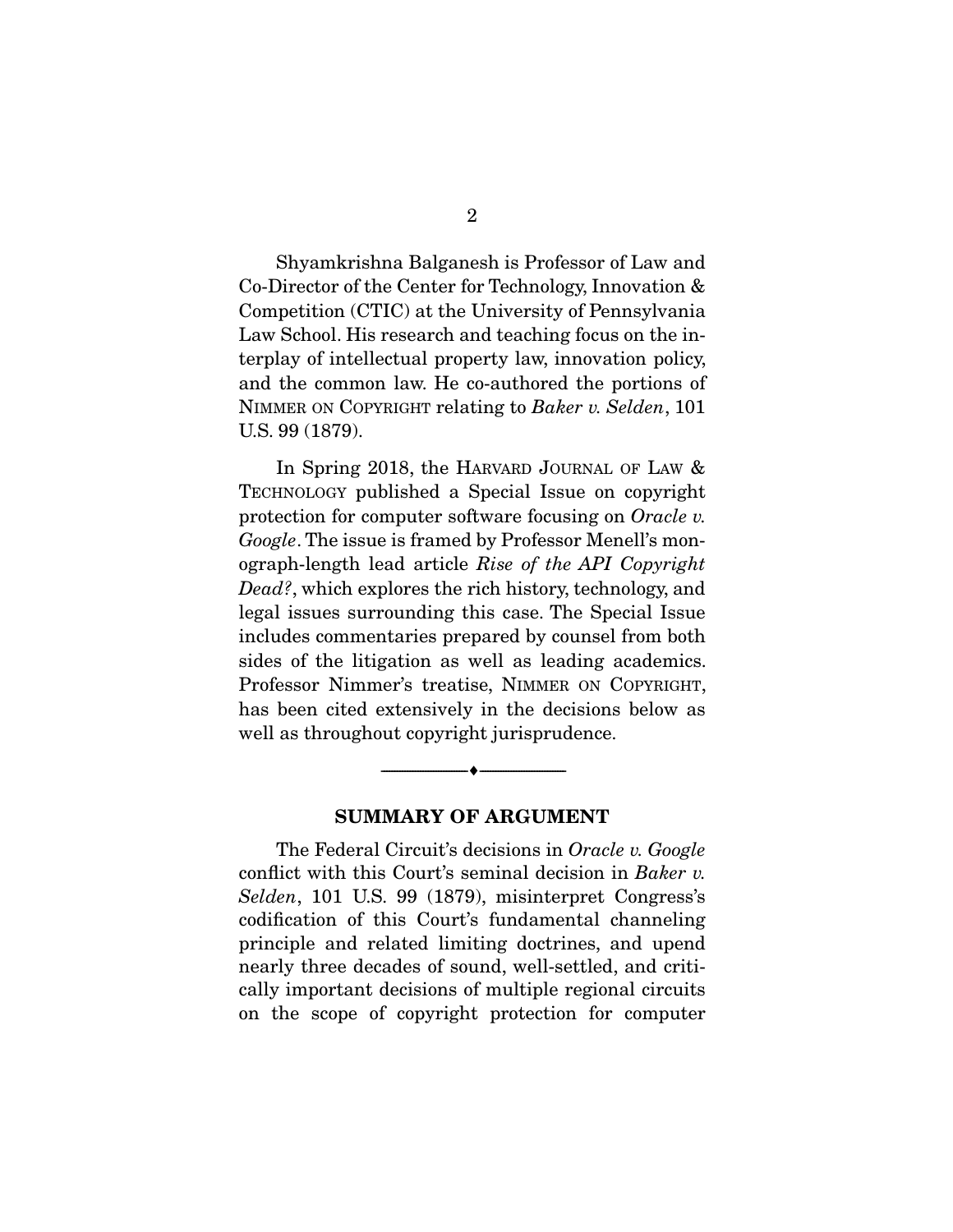software. Based on the fundamental channeling principle enunciated in *Baker v. Selden*, as reflected in § 102(b) of the Copyright Act, the *functional requirements* of APIs for computer systems and devices, like the internal workings of other machines, are outside of the scope of copyright protection even as non-merged aspects of the implementing code for APIs are protectable. Google *independently implemented* the functional specifications of the 37 APIs at issue and hence did not infringe Oracle's copyrights.

 By way of brief illustration, copyright protects artistic and literary works, such as a creative metal sculpture or haiku. Nonetheless, the proprietors of those works cannot complain when third parties replicate elements of that expression that are essential to the operation of a particular machine. For instance, a car manufacturer could secure the ignition switch for its automobiles via a metal key with an original cut pattern on the blade. Although that pattern might be protected as a modern sculpture, the car manufacturer could not use copyright law to prevent others from utilizing the same expression for the purpose of starting the car. The same consideration applies to a car manufacturer that secures a digital ignition switch via entry of a haiku. Copyright law does not bar third parties from utilizing the necessary expression of that otherwise protectable literary work for the purpose of starting the car. The computer program implementing that digital key may be protected by copyright law, but the law places no bar on copying the essential functional elements needed to operate the ignition switch—the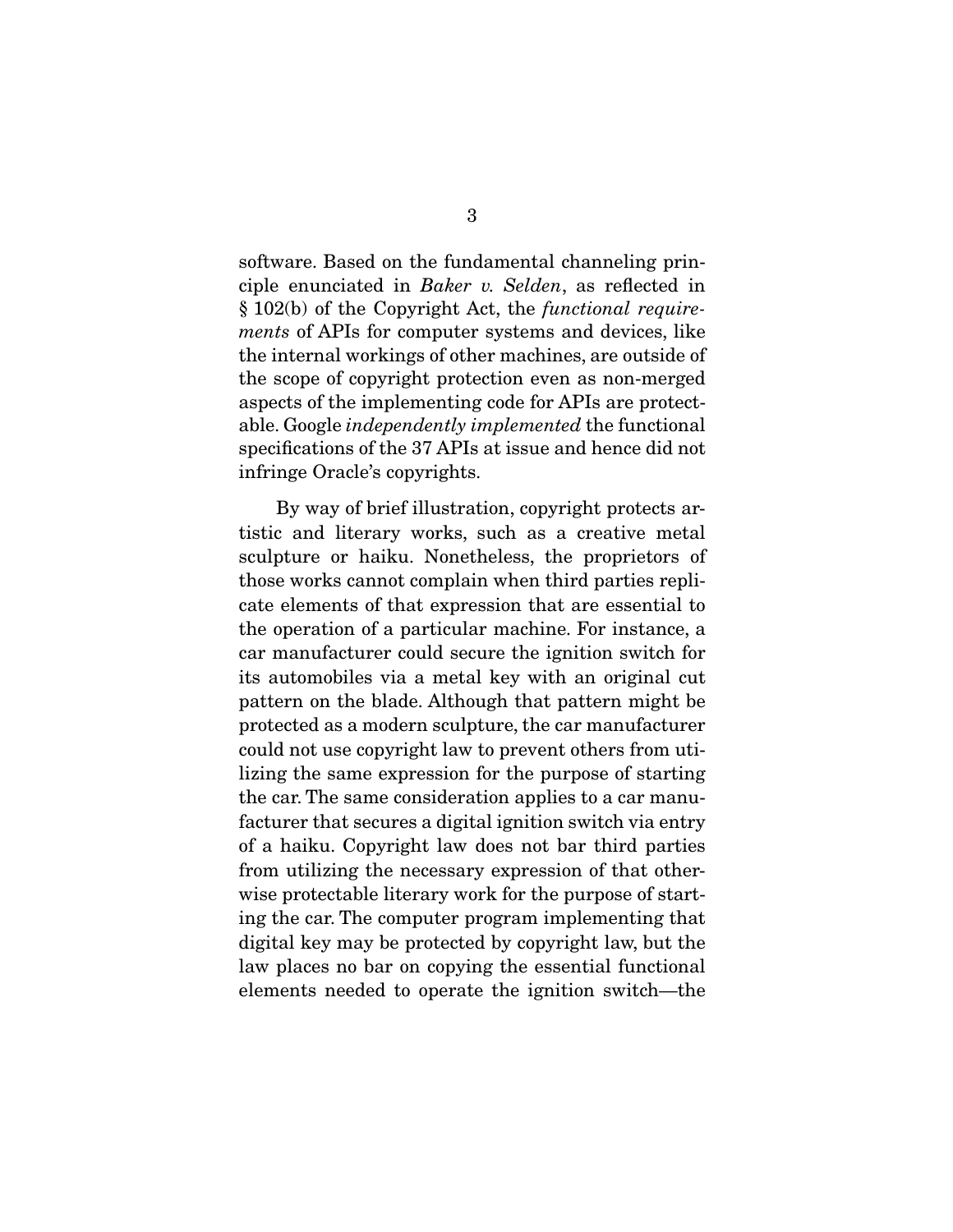haiku text and any other indispensable functional features of the computer program.

 As *Baker v. Selden* recognized, copyright law's limiting doctrines implement a constitutional and statutory balance intended to promote progress by channeling functional features exclusively to the utility patent regime. Although copyright can protect separable expressive features, such as surface ornamentation of an ignition key or non-merged implementing code of a digital ignition key, it does not bar the use of *functional specifications*—the essential technological elements. Only utility patent law can protect those features.

#### ARGUMENT

--------------------------------- ---------------------------------

 As background for addressing copyright protection for the works at issue in this case, Section I reviews the jurisprudential and legislative framework governing functional features of works of authorship. Section II then explains the pertinent technical background relating to the Java application program interfaces (APIs) and Google's implementation of a subset of the APIs. With this background in place, Section III exposes the Federal Circuit's critical errors and explains that *Baker v. Selden* and the Copyright Act enable software companies to develop interoperable and partially interoperable software programs so long as they *independently implement* prior developers' *functional specifications*. It also discusses how the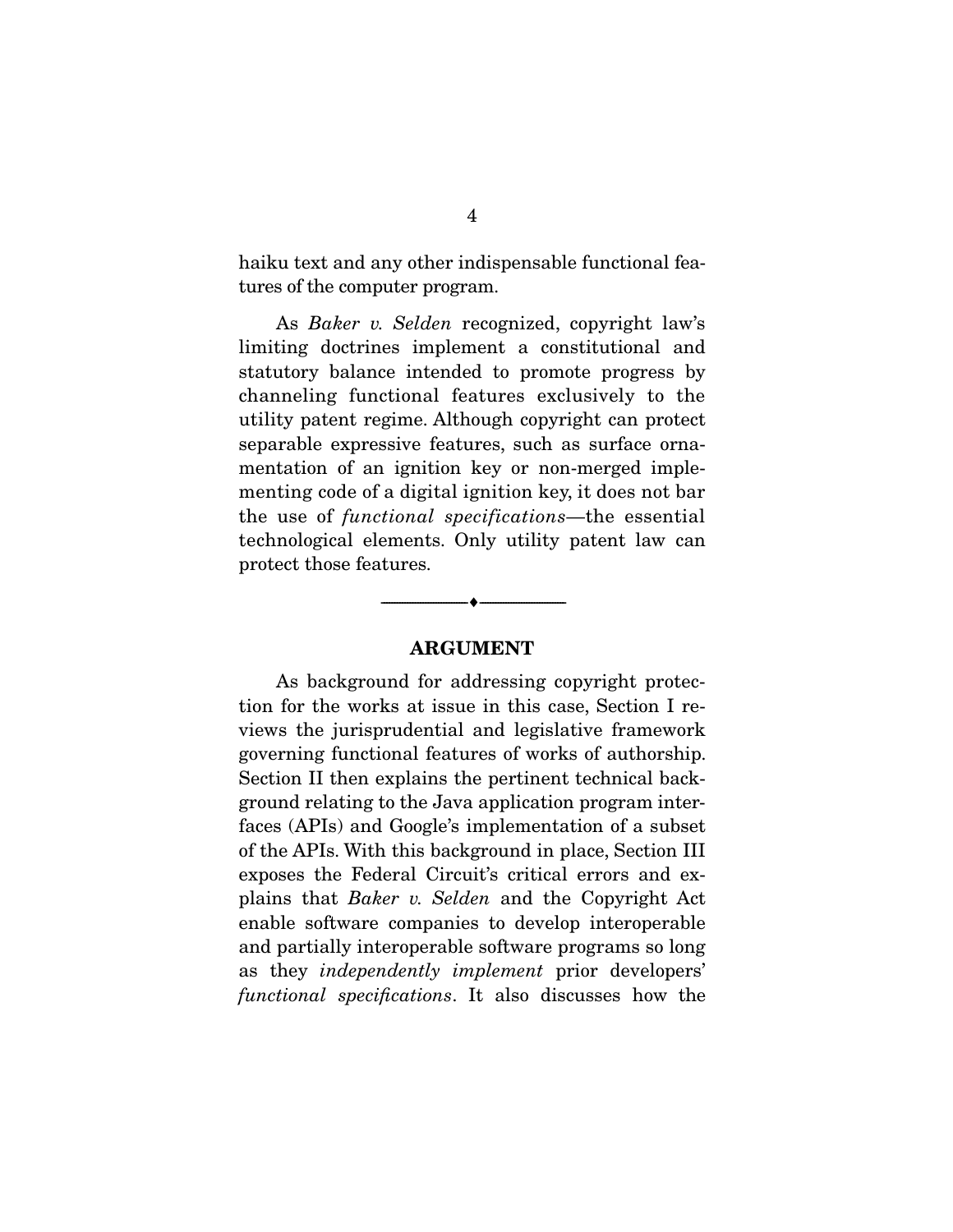Federal Circuit's approach upends well-reasoned and long-standing judicial decisions that have supported innovation and competition in the computer industry. Applying the proper interpretation of copyright protection for APIs to this case, Section IV confirms that Google's independent implementation of functional specifications of the 37 APIs at issue did not infringe Oracle's copyrights. As a result, there is no need for the Court to reach the fair use question.

## I. THE JURISPRUDENTIAL AND LEGISLA-TIVE FRAMEWORK FOR INTERPRETING INTELLECTUAL PROPERTY PROTECTION FOR FUNCTIONAL FEATURES OF COM-PUTER SOFTWARE

 The intellectual property system has long addressed the interplay of the different modes of protection by establishing a clear hierarchical structure to ensure fidelity to Congress's goals in promoting both technological and creative progress. The Patent Act requires the inventor or discoverer of a process, machine, manufacture, or composition of matter to meet stringent threshold requirements of novelty, non-obviousness, and disclosure in order to obtain 20 years of protection. *See* PETER S. MENELL, MARK A. LEMLEY, & ROBERT P. MERGES, INTELLECTUAL PROPERTY IN THE NEW TECHNOLOGY AGE: 2019, Vol. I, at 16-26, 36-37, 156-68. In this way, patent protection aims to promote pioneering and cumulative innovation by providing a relatively strong form of protection for a relatively short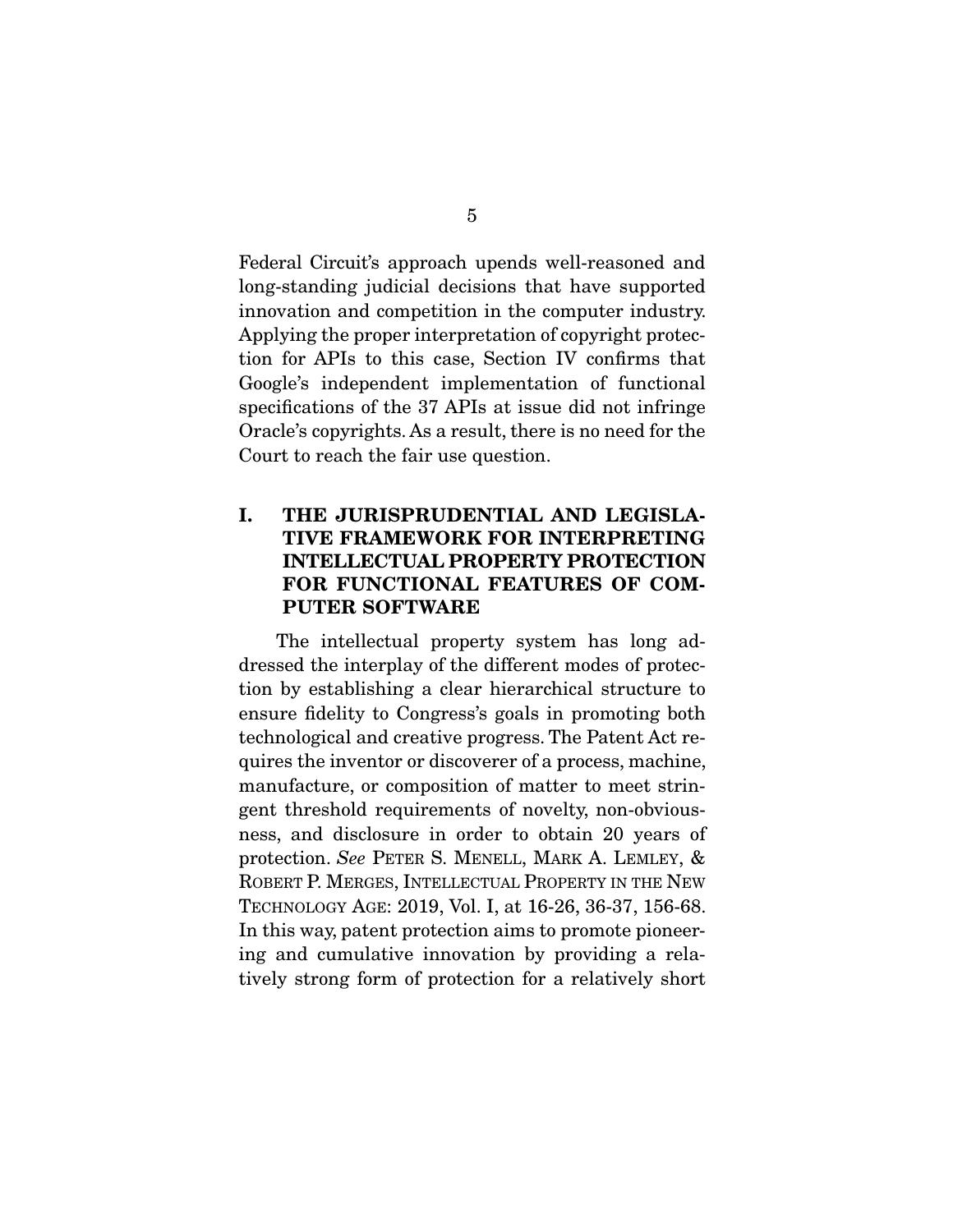duration. *See* Peter S. Menell & Suzanne Scotchmer, Economic Models of Innovation: Stand-Alone and Cumulative Creativity, in BEN DEPOORTER & PETER S. MENELL (EDS.), RESEARCH HANDBOOK ON THE ECONOM-ICS OF INTELLECTUAL PROPERTY LAW, VOLUME 1: THEORY 119, 120-50 (2019). The Copyright Act, by contrast, merely requires that authors surmount a low originality threshold to obtain relatively long-term protection—now life of the author plus 70 years. *See* NIMMER ON COPYRIGHT §§ 2.01, 9.10[A][1] (2019). But because copyright protection is limited to the author's original expression and does not extend to any ideas, procedures, processes, methods of operation, concepts principles or discoveries, it has far less impact on competition.

 It would be nonsensical for copyright protection to encompass functional features of works of authorship, such as the gears and levers of a cash register (a sculptural work) or the functional specifications for a digital cash register (computer software). Cash registers are machines that fall squarely within the province of utility patent protection and have long been protected accordingly. *See*, *e.g.*, U.S. Patent No. 271,363 (1883) (Cash Register and Indicator). If copyright protection extended to functional specifications of machines or processes, a sculptor could protect the precise configuration of gears and levers for a mechanical cash register or a computer programmer could protect the functioning of a particular digital cash register (perhaps a spreadsheet) merely by meeting copyright's low originality threshold, thereby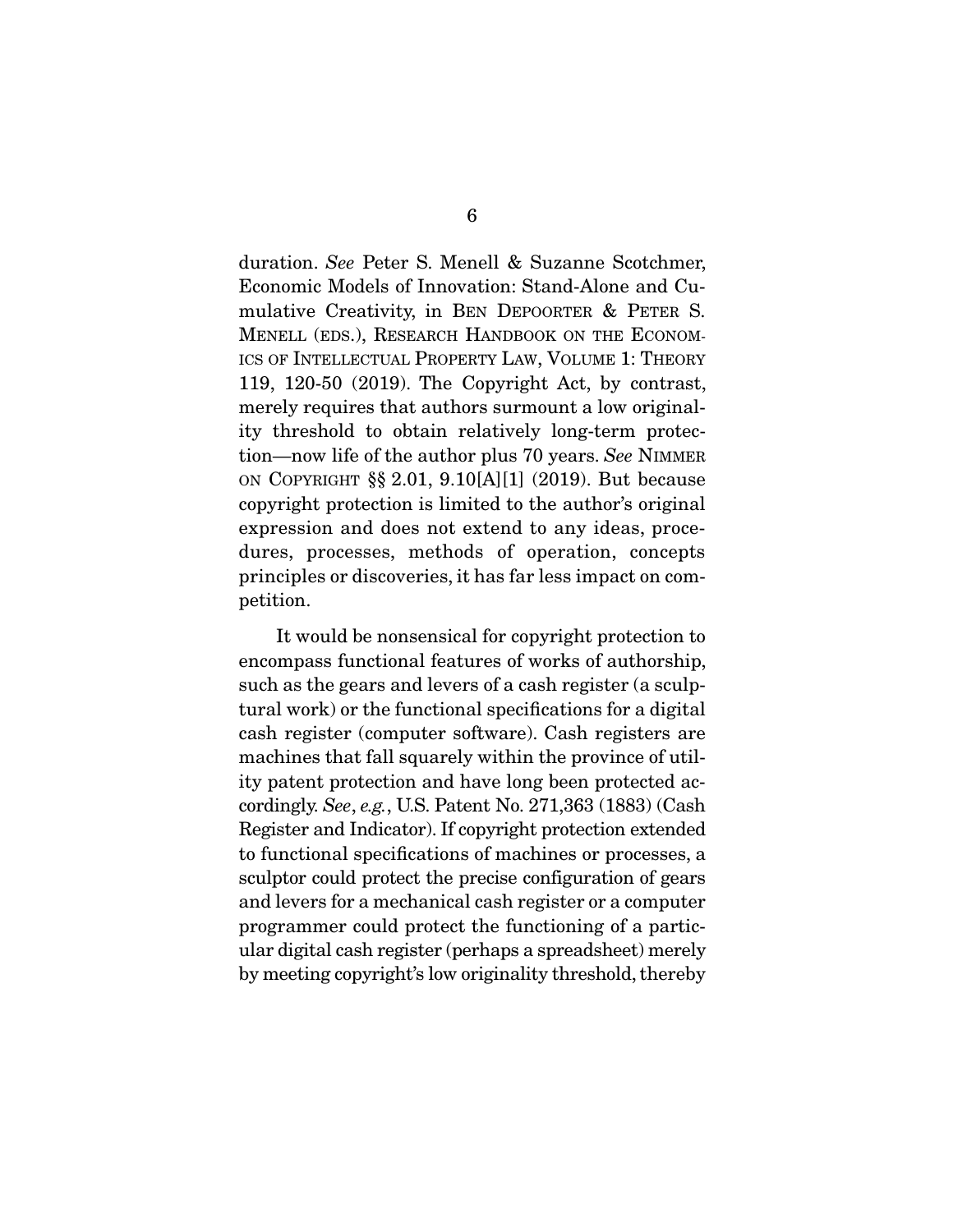circumventing the patent system's high protection thresholds and relatively short duration.

 This Court's seminal decision in *Baker v. Selden*, later codified in the text and reflected in the legislative history of the Copyright Act, ensures that such illogical circumvention cannot occur. The channeling principle is clear: where functionality and expression inextricably coincide, copyright cannot subsist. Such elements can be protectable only if they satisfy patent law's higher thresholds, and that protection lasts only 20 years.

 This principle does not deny the creativity of functional sculpture and computer system design features. Those elements may be highly creative. But when the function and expression merge—even in a very specific configuration—copyright protection must give way to ensure the coherence of the intellectual property system. The idea-expression dichotomy, merger doctrine, and other limiting doctrines (such as scenes a faire) implement a constitutional and statutory balance intended to promote progress by channeling functional features exclusively to the utility patent regime. Although copyright can protect separable expressive features, such as surface ornamentation of a physical cash register or non-merged implementing code of a digital cash register, it cannot extend to *functional specifications*—the essential technological elements. Only utility patent law can protect those features.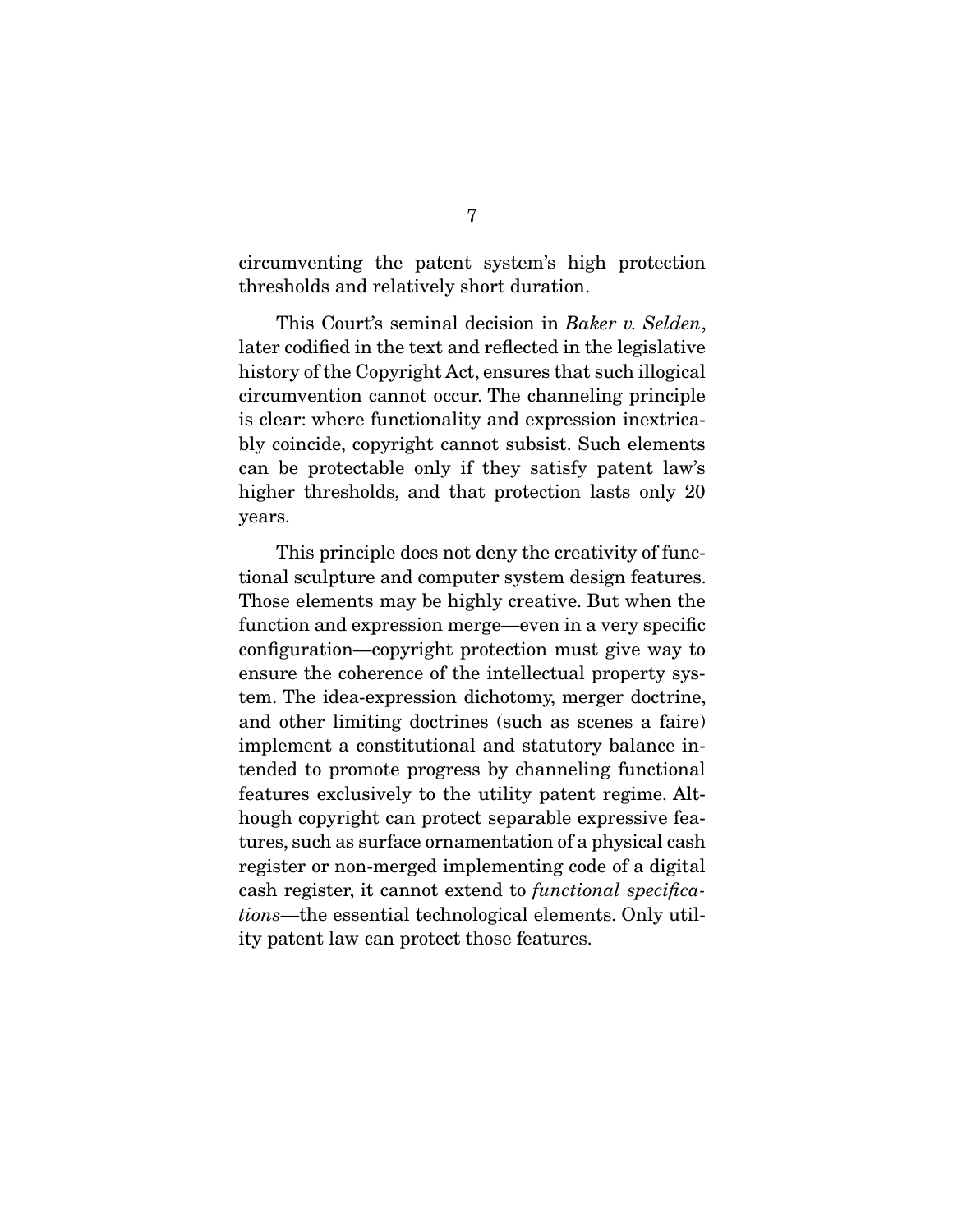#### A. *Baker v. Selden* (1879)

 This Court enunciated the structural foundation for the U.S. intellectual property system in *Baker v. Selden*, 101 U.S. 99 (1879). Accountant Charles Selden devised a condensed ledger bookkeeping system for government accounting. *See* CHARLES SELDEN, SELDEN'S CONDENSED LEDGER, OR BOOK-KEEPING SIMPLIFIED (1859). His new system consolidated the broad range of county transactions into a single ledger. The preface to Selden's book proclaimed that this new system would "greatly simplify the accounts of extensive establishments doing credit business" and handle "an almost infinite variety of transactions," qualifying it "to be classed among the greatest benefactions of the age." Id. It noted that "[i]n addition to the copyrights of this little book, [Selden] has applied for a patent right to cover the forms of the publication, and prevent their indiscriminate use by the public." *Id*.

 In 1867, another accountant released BAKER'S REGISTER OF RECEIPTS AND DISBURSEMENTS WITH BAL-ANCE SHEETS AND REPORTS FOR COUNTY AUDITORS AND TREASURERS, offering a similar accounting system with some advantages that made it easier to use. By 1871, Baker's system was in wide use while Selden's languished.

 Selden's widow sued Baker for copyright infringement. On appeal, this Court recognized that Selden sought to monopolize use of the accounting system or method explained in the book through copyright law, thereby gaining an exclusive right in the use of similar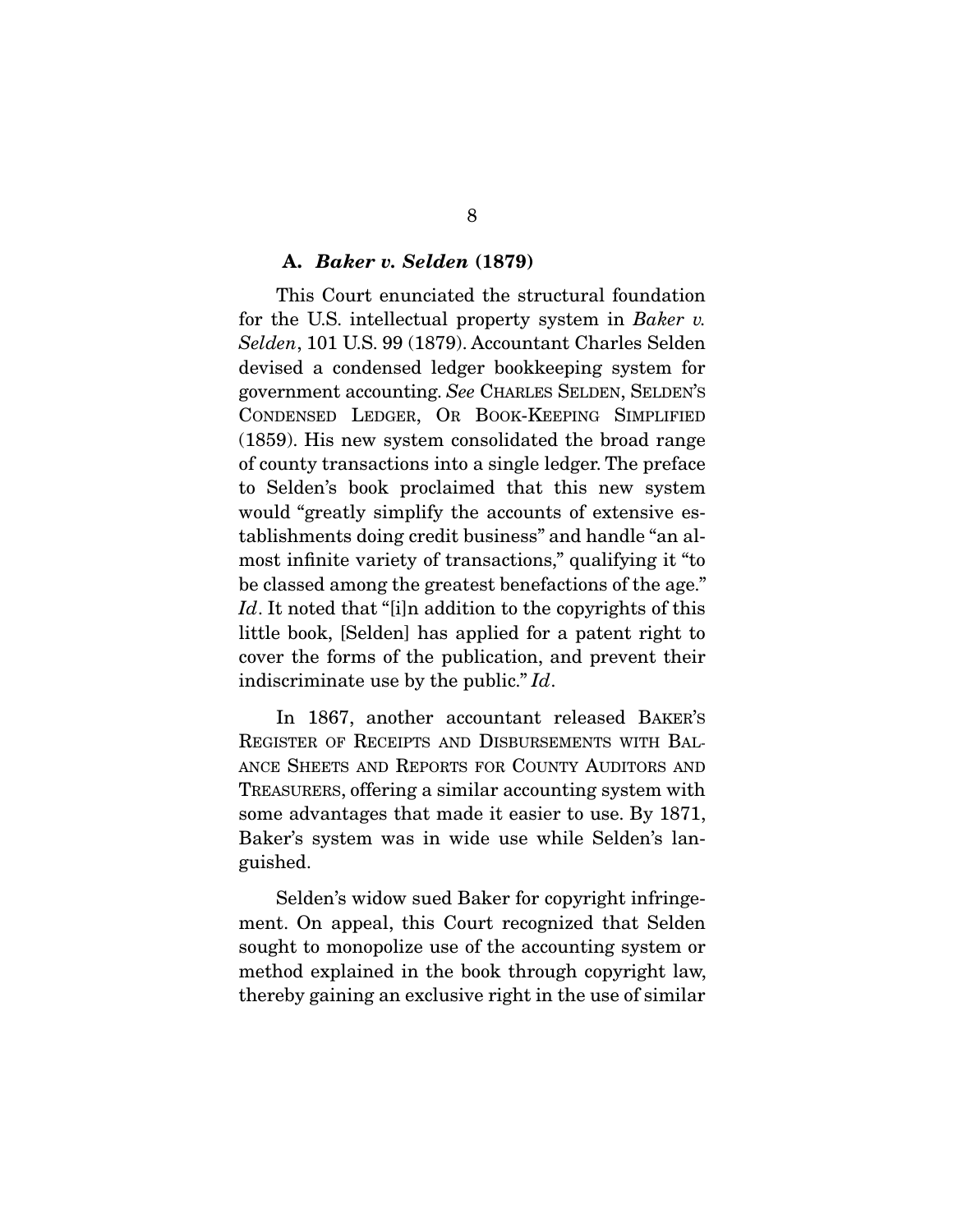ruled lines and headings. *See Baker v. Selden*, 101 U.S. at 101. While acknowledging that copyright law protected an author's expression in conveying information on the subject of bookkeeping, the Court ruled that copyright protection could not extend to the "art"2 or methods thus described:

To give to the author of the book an exclusive property in the art described therein, when no examination of its novelty has ever been officially made, would be a surprise and a fraud upon the public. That is the province of letters-patent, not of copyright. The claim to an invention or discovery of an art or manufacture must be subjected to the examination of the Patent Office before an exclusive right therein can be obtained; and it can only be secured by a patent from the government.

*Id*. at 102; *see also* NIMMER ON COPYRIGHT § 2A.05[A][2][a]. Justice Bradley illustrated the proposition by noting that although a physician could gain a copyright in a book about his medical discoveries and treatments, protection could not extend to the new art, manufacture, or composition of matter described in the book absent a utility patent. *Id*. at 103-04. Likewise,

The copyright of a work on mathematical science cannot give to the author an exclusive right to the methods of operation which he propounds, or to the diagrams which he

<sup>2</sup> In modern parlance, "art" refers to process. *See* 35 U.S.C. § 100(b); H.R. REP. NO. 82-1923, at 6 (1952).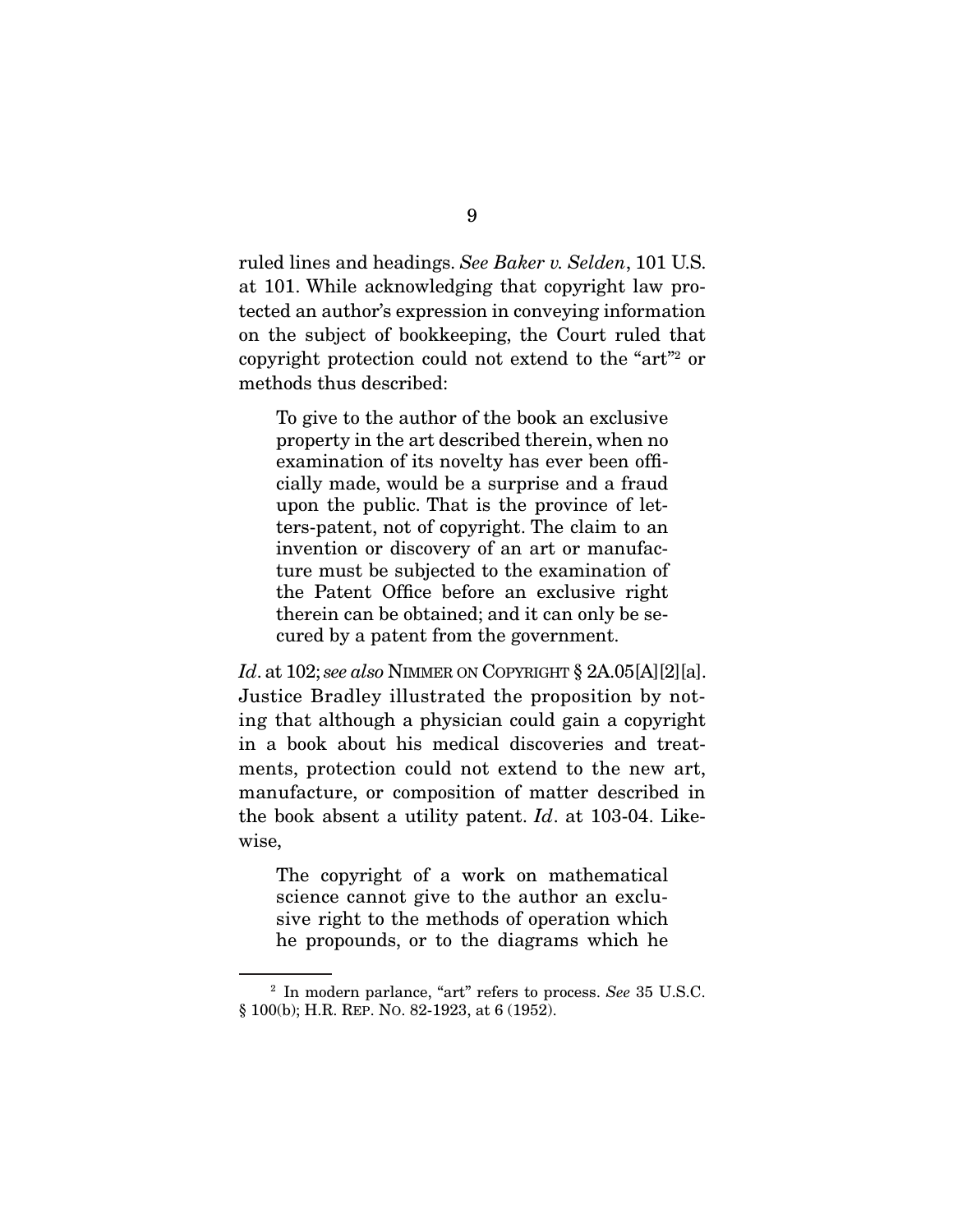employs to explain them, so as to prevent an engineer from using them whenever occasion requires. The very object of publishing a book on science or the useful arts is to communicate to the world the useful knowledge which it contains. But this object would be frustrated if the knowledge could not be used without incurring the guilt of piracy of the book. And where the art it teaches cannot be used without employing the methods and diagrams used to illustrate the book, or such as are similar to them, such methods and diagrams are to be considered as necessary incidents to the art, and given therewith to the public; not given for the purpose of publication in other works explanatory of the art, but for the purpose of practical application.

*Id*. at 103-04. *Baker v. Selden* thereby established the fundamental principle for channeling protection among the intellectual property regimes. *See* NIMMER ON COPY-RIGHT  $\S 2A.07[B][2]$ .

### B. The Modern Statutory Framework

 By the mid-1970s, the question of whether copyright protection extends to computer software emerged as Congress was putting the finishing touches on the overhaul of the 1909 Copyright Act. Rather than further delay completion of a legislative process that had been gestating nearly two decades, Congress established the National Commission on New Technological Uses of Copyrighted Works ("CONTU") to study the implications of the new technologies and recommend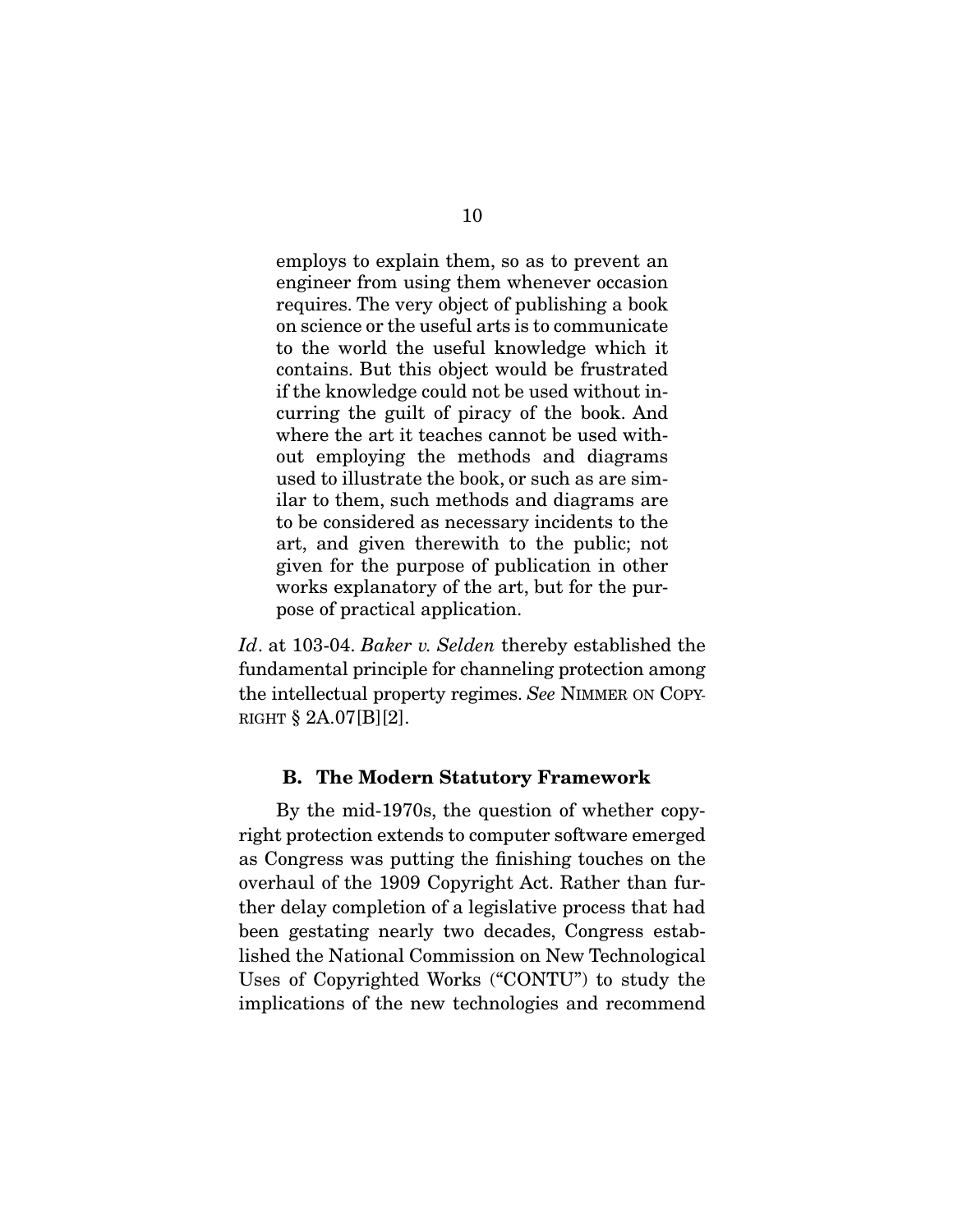revisions to federal intellectual property law. Act of Dec. 31, 1974, Pub. L. No. 93-573, § 201, 88 Stat. 1873 (1974).

 As a stopgap, Congress included computer software within the scope of "literary works," one of the classes of "works of authorship" covered by the Copyright Act of 1976. *See* Copyright Act of 1976, Pub. L. No. 94-553, 90 Stat. 2541; 17 U.S.C. § 102(a)(1). The House Report explains that

[t]he term 'literary works' does not connote any criterion of literary merit or qualitative value: it includes catalogs, directories, and similar factual, reference, or instructional works and compilations of data. It also includes *computer data bases*, and *computer programs* to the extent that they incorporate authorship in the programmer's expression of original ideas, as distinguished from the ideas themselves.

H.R. REP. NO. 94-1476 at 53-54 (1976) (emphasis added). Other provisions of the 1976 Act endorsed *Baker v. Selden* and codified traditional exclusions for ideas and functional features. *See* 17 U.S.C. § 102(b) ("In no case does copyright protection for an original work of authorship extend to any idea, procedure, process, system, method of operation, concept, principle, or discovery, regardless of the form in which it is described, explained, illustrated, or embodied in such work."); *id*. at § 101 (definition of "pictorial, graphic, and sculptural works" excludes "mechanical or utilitarian aspects"); *see also* NIMMER ON COPYRIGHT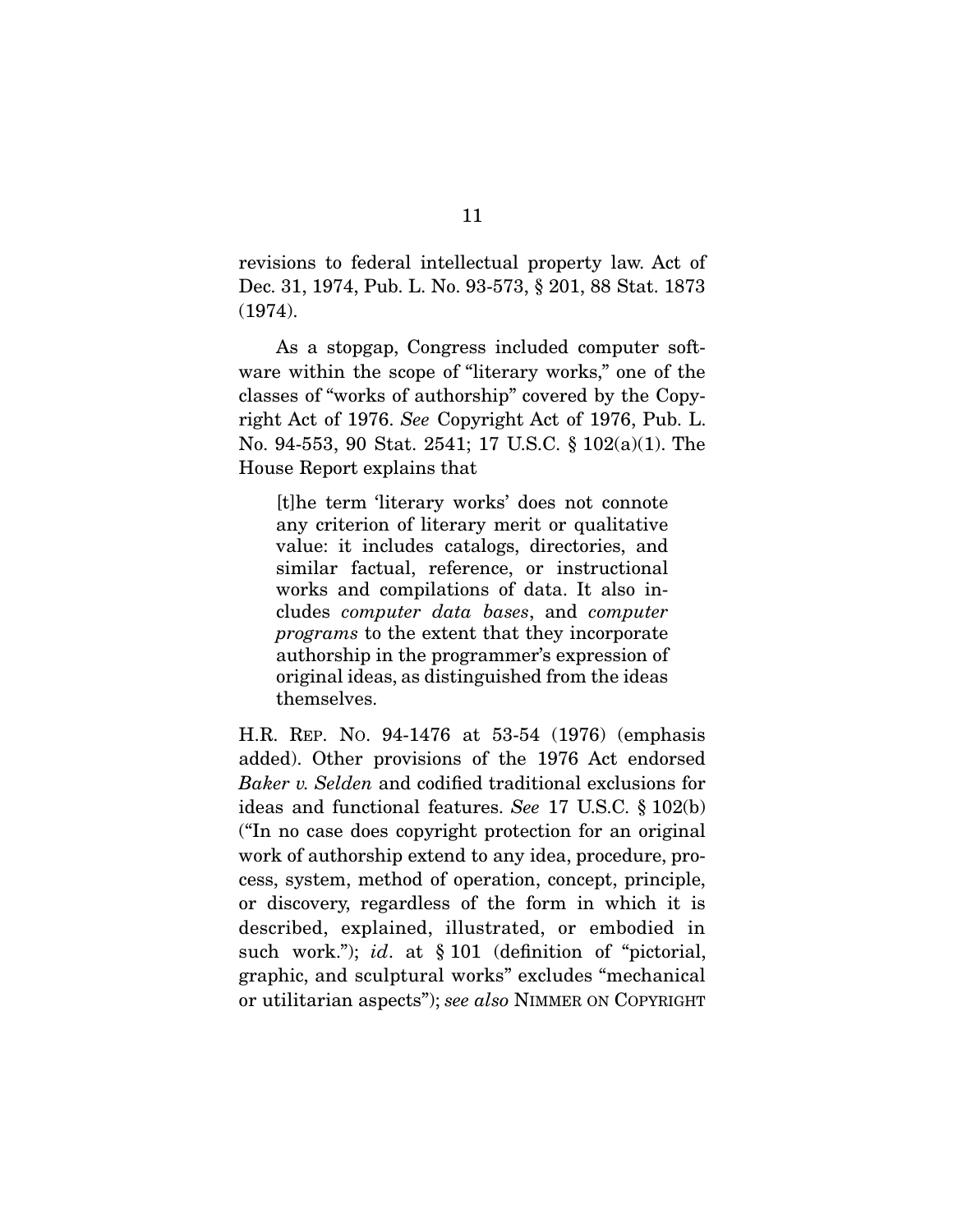§ 2A.06[A][1]. The legislative history further explains that

*Some concern has been expressed lest copyright in computer programs should extend protection to the methodology or processes adopted by the programmer*, rather than merely to the 'writing' expressing his ideas. Section 102(b) is intended, among other things, to make clear that the expression adopted by the programmer is the copyrightable element in a computer program, and that *the actual processes or methods embodied in the program are not within the scope of the copyright law*.

H.R. REP. NO. 94-1476 at 57 (emphasis added); S. REP. NO. 94-973, at 54 (1975) (same).

 After conducting extensive hearings and receiving expert reports, a majority of CONTU concluded that the intellectual work embodied in computer software should be protected under copyright law, but subject to the fundamental principle that copyright cannot protect "any idea, procedure, process, system, method of operation, concept, principle, or discovery" and the Supreme Court's foundational decision on the ideaexpression dichotomy in *Baker v. Selden*. *See* NAT'L COMM'N ON NEW TECH. USES OF COPYRIGHTED WORKS, FINAL REPORT 1 (1979) (referencing 17 U.S.C. § 102(b)) ("CONTU REPORT"). CONTU recommended two changes to the 1976 Act, which Congress duly implemented. Act of Dec. 12, 1980, Pub. L. No. 96-517, 94 Stat. 3007, 3028 (1980) (codified at 17 U.S.C. §§ 101, 117 (2012)). Most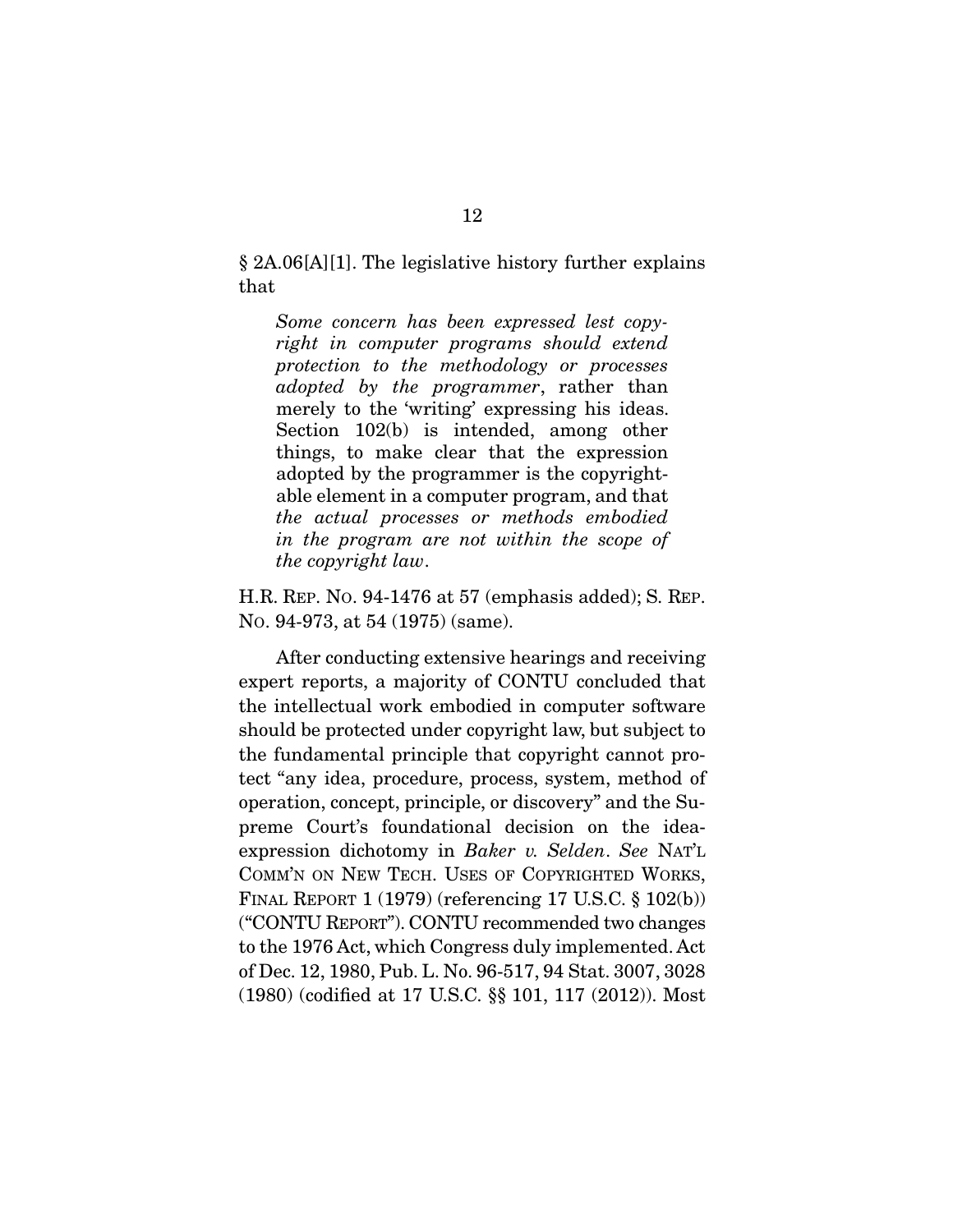importantly, the CONTU REPORT confirmed that while "one is always free to make a machine perform any conceivable process (in the absence of a patent), . . . one is not free to take another's program," subject to copyright's limiting doctrines. *See* CONTU REPORT at 20 (footnote omitted). It further explained that:

The 'idea-expression identity' exception provides that copyrighted language may be copied without infringing when there is but a limited number of ways to express a given idea. This rule is the logical extension of the fundamental principle that copyright cannot protect ideas. In the computer context this means that when specific instructions, even though previously copyrighted, are the only and essential means of accomplishing a given task, their later use by another will not amount to an infringement.

#### *Id.* (footnote omitted).

 Thus, while recognizing important limitations on copyright protection for computer software, including the § 102(b) limitations, Congress intended that software programmers would garner protection for their program design and coding choices to the extent that the expression was separable from the underlying ideas and functionality. That is, the *functional specifications* required for a computer to operate in a particular way would remain outside the scope of copyright protection while the programmer's implementation of such specifications would be eligible for copyright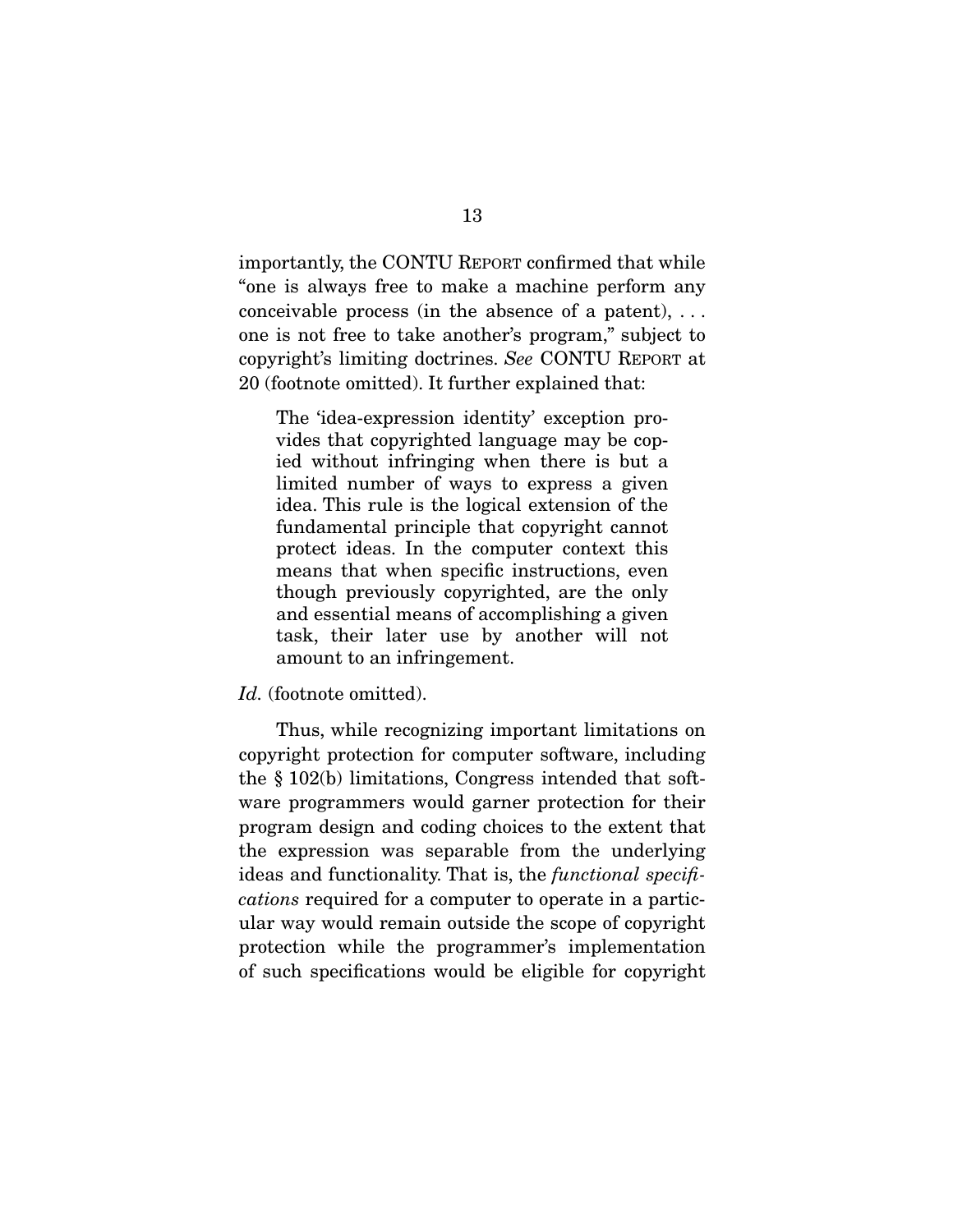protection. The general programming ideas, particular requirements to achieve any function, and unoriginal programming choices remain free for others to use while the creative effort in particularized implementing code would gain protection. In this way, copyright would stand in the way of piracy and slavish copying without interfering with competition in machine functionality.

## II. APPLICATION PROGRAM INTERFACES (APIs), JAVA APIs, AND GOOGLE'S IMPLE-MENTATION OF A PARTIALLY INTEROP-ERABLE MOBILE PLATFORM<sup>3</sup>

 An API is a software interface or communication protocol between different parts of a computer program or system intended to simplify implementation and maintenance of the software, control access to the software or hardware, and/or facilitate development of interoperable applications. *See* Application programming interface, WIKIPEDIA; Peter S. Menell, Economic Analysis of Network Effects and Intellectual Property, 34 BERKELEY TECH. L.J. 218, 224-30 (2019) ("Network Effects and IP"). An API can provide a feature or software library for a software system. APIs can thus function as high-level programming short-cuts that allow programmers to more easily create applications that

<sup>3</sup> This Section draws from Peter S. Menell, Rise of the API Copyright Dead?: An Updated Epitaph for Copyright Protection of Network and Functional Features of Computer Software, 31 HARV. J.L. & TECH. 303, 347-75 (2018) ("Rise of the API Copyright Dead").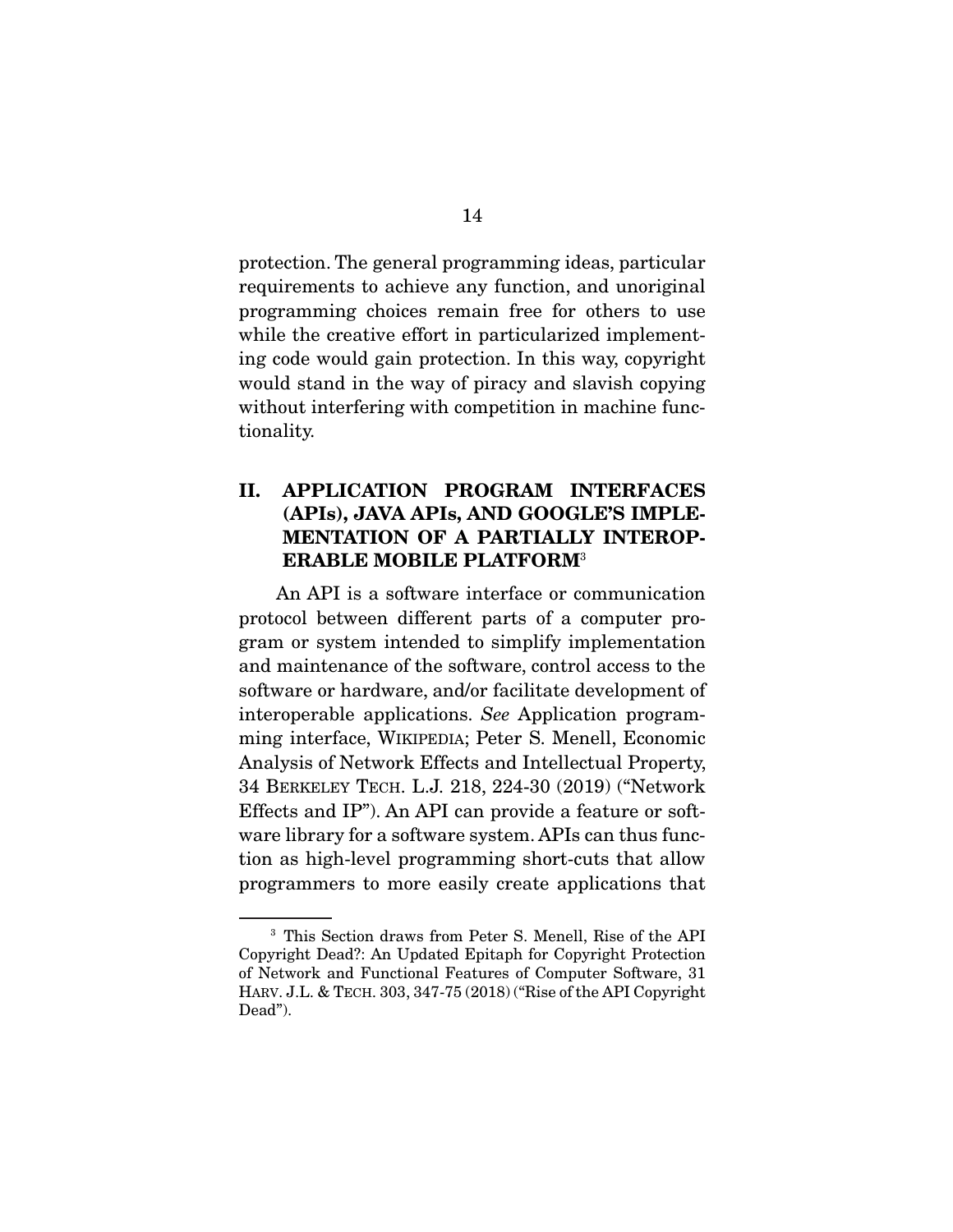will interoperate with a system. Rather than programming a feature from scratch, a programmer can access a pre-programmed feature by invoking the pertinent API function calls. Thus, programmers can more easily develop applications to run on a system by learning the API function calls. *See id*. at 224 ("The technical standards governing access to platforms, commonly referred to as application program interfaces (APIs) in the software industry, play a critical role in consumer and programmer adoption decisions, market entry, and competition.").

 API packages function as the gears and levers of a virtual machine. Declarations or function calls serve as keys to unlock computing methods and operations.

## A. Development of the Java Programming Environment

 In 1990, a small programming team at Sun Microsystems set out to develop a new general programming language. The project evolved into an effort to create a programmable device for television set-top boxes. When Sun failed to interest consumer electronics or cable companies, Sun co-founder Bill Joy realized that the effort could be re-purposed to program webpages, the tantalizing new computing environment gaining salience in Silicon Valley.

 The team soon produced "Java," a simple, lean, platform-independent, real-time, embeddable, multitasking programming language for web functionality. It used a similar syntax to the popular C programming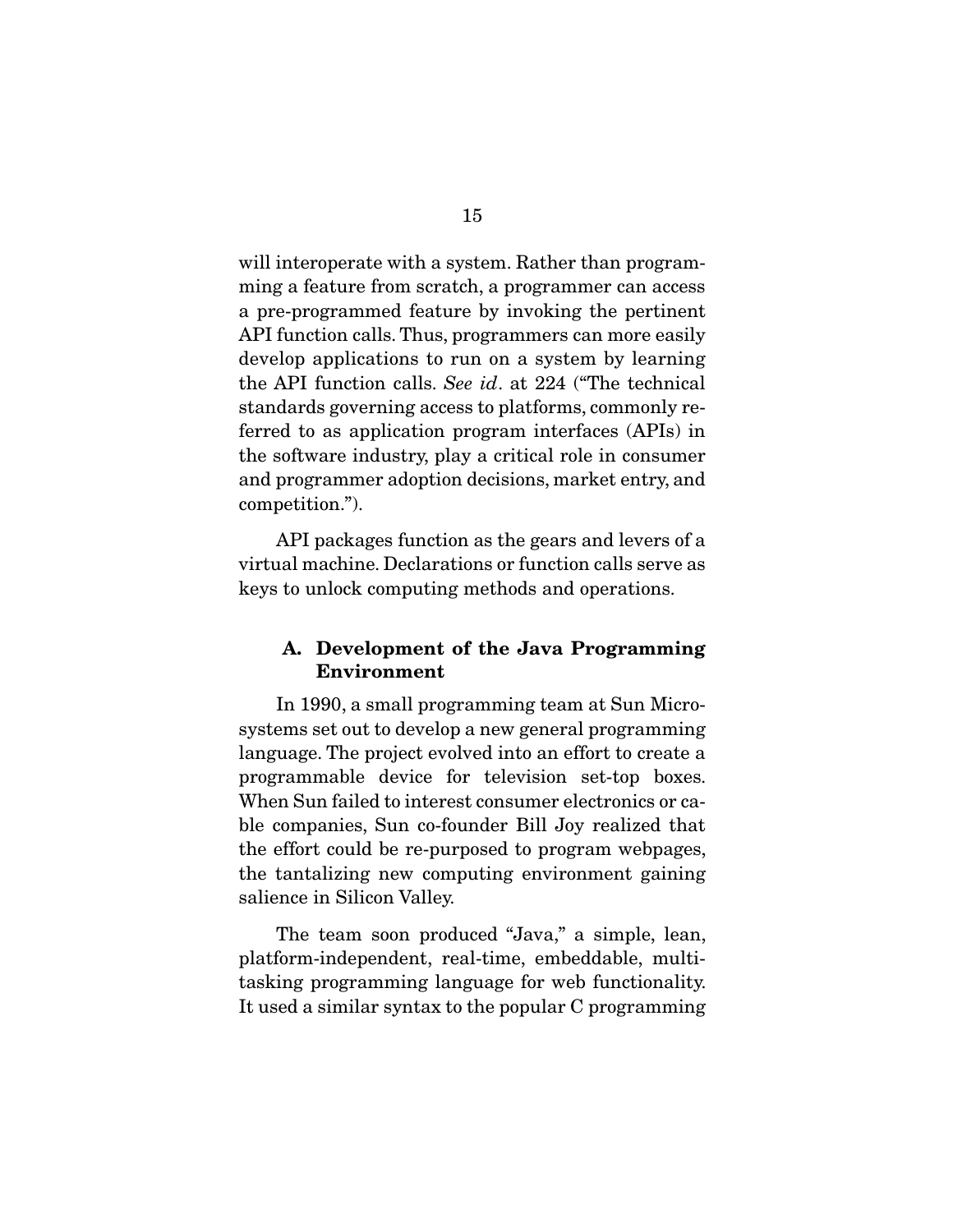language, but was more compact, efficient, and secure. It enabled programmers to write "Java applets" (small application programs) that could run on Apple, Windows, or UNIX machines without customization. It accomplished this versatility through the use of the Java Virtual Machine ("JVM"), an intermediate layer of software that checks the code and insulates end users' computers from crashes and errors. Java enabled realtime interactivity, multimedia, and animation, which greatly enhanced the dynamism of webpages.

 Following the " 'profitless' approach to building market share" that Netscape had employed in giving away its Navigator browser, Sun made the Java programming language freely available. *See* David Bank, The Java Saga, WIRED (Dec. 1, 1995) (quoting Bill Joy, "There was a point at which I said, 'Just screw it, let's give it away.' Let's create a franchise."). As part of its effort to establish Java as the standard programming language for the Internet and critical to its efforts to prevent Microsoft from undermining Java's "Write Once, Run Anywhere" interoperability, Sun successfully pursued an open development path. *See id*.

 Sun rolled out the first stable Java Development Kit in early 1996 and continued to expand features over the following year. The Java language comprises words, symbols, and pre-written programs to carry out various commands, such as printing something on the screen or performing a basic mathematical calculation. Sun organized sets of pre-written programs (methods, which are grouped in classes) into API packages (or class libraries). Each API package reflects a set of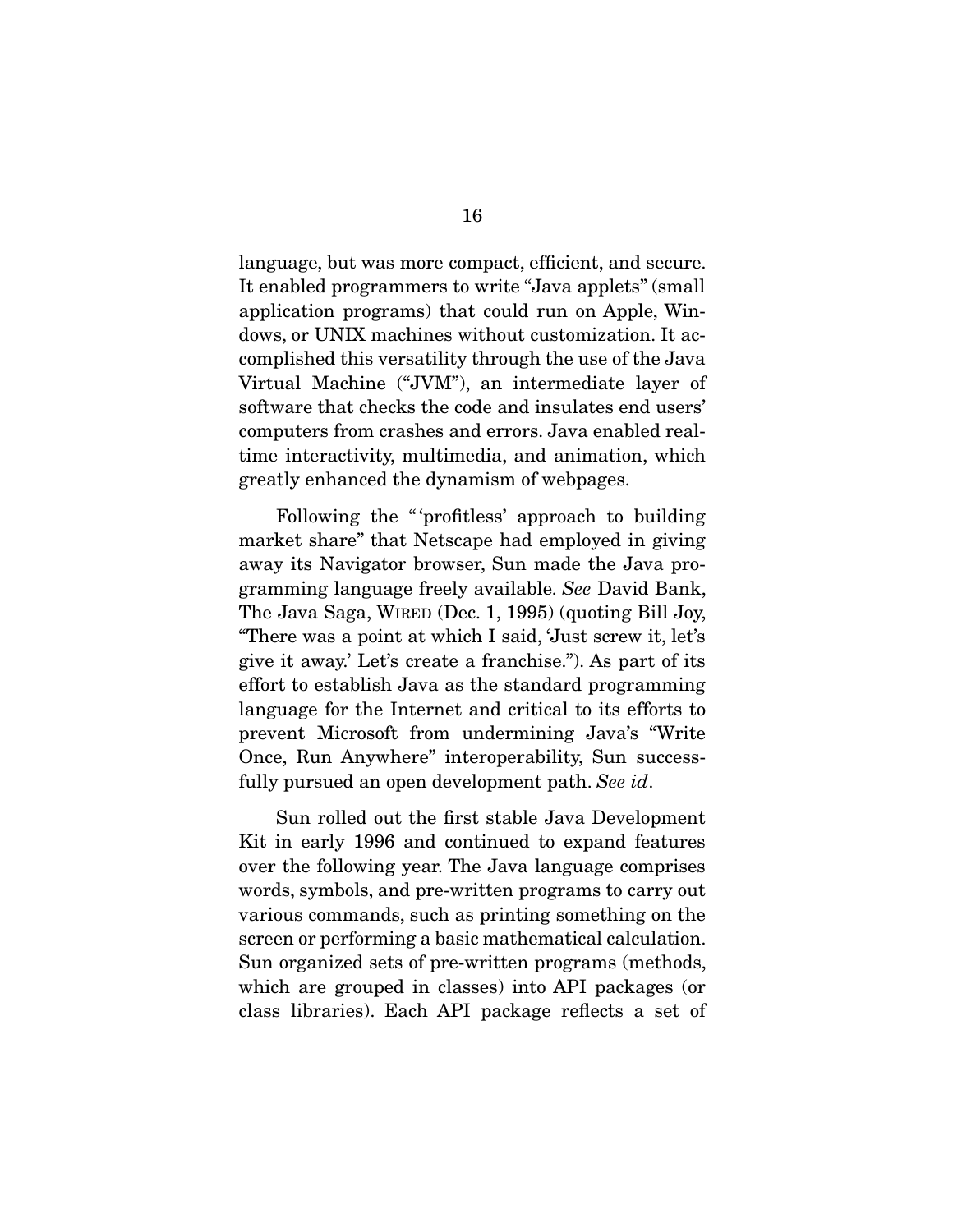declarations or functional specifications needed to invoke the methods; it functions as a mini-machine for performing particular pre-programmed functions. It is executed through detailed implementing code. Although Java programmers can write new code (methods) from scratch, the pre-written methods within the Java API packages provide convenient, efficient, reliable, standardized building blocks, thereby saving programmers tremendous time and effort.

 In 1998, Sun released the Java 2 Standard Edition ("SE") platform. It contained eight API packages, three of which—java.lang, java.io, and java.util—were necessary to use the Java programming language. Sun gradually expanded the number of API packages, classes, and methods. Sun also established the Java Community Process to enable users to participate in the development of standard technical specifications for Java technology. By December 2006, the Java SE 6 platform contained over 100 APIs. Although Sun made the Java programming language freely available, it licensed the APIs under the General Public License ("GPL") that required users to make available any software incorporating the licensed code on a "share and share alike" basis. *See* Network Effects and IP at 227- 28, 260-63. Sun also required licensees to ensure interoperability with the entire Java platform. *See* Rise of the API Copyright Dead at 355.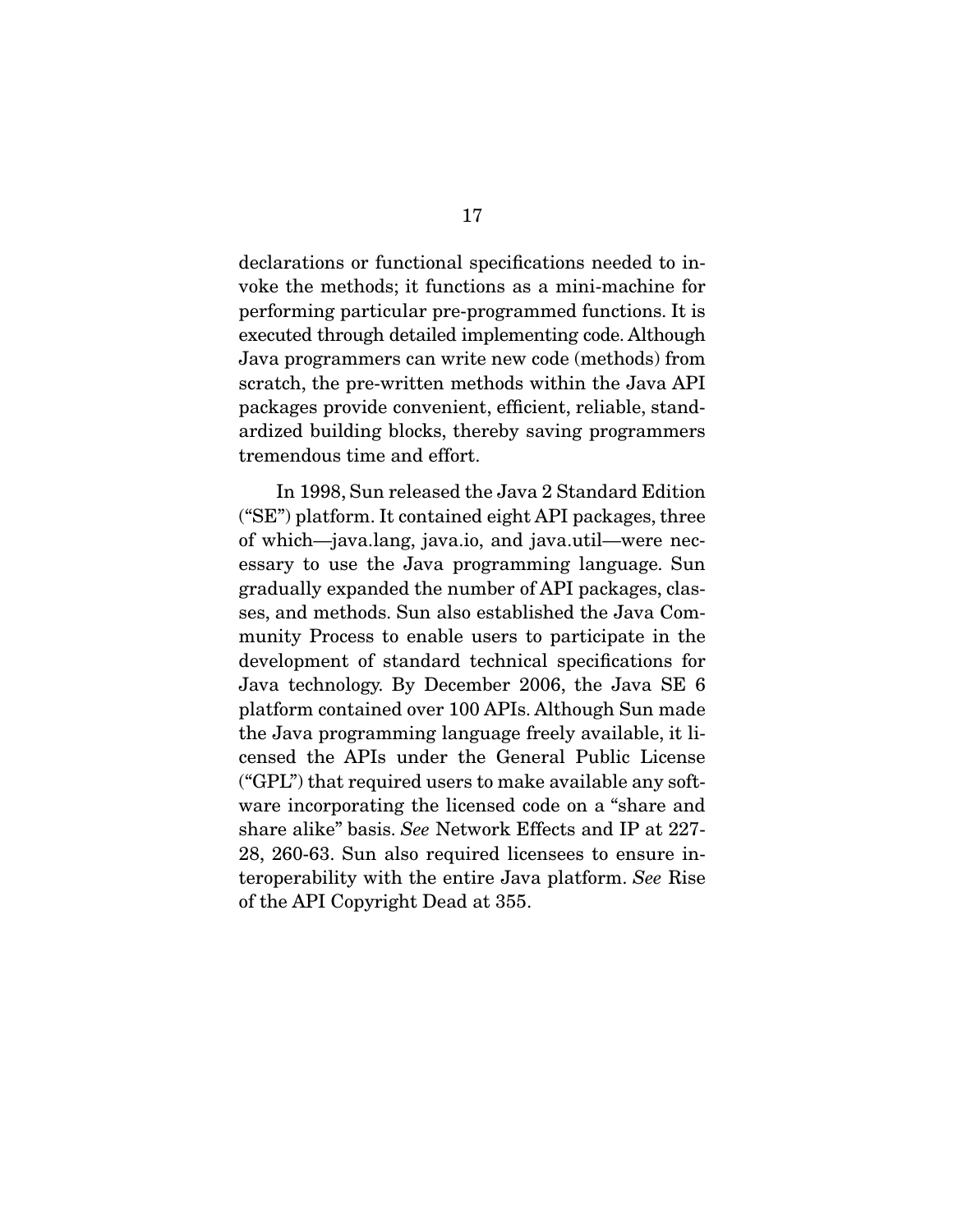#### B. Google's Android Implementation

 As smartphones emerged in the early 2000s, Google came to see that an open source platform for mobile communications was critical to enabling mobile devices to provide full web browsing capability. Building an open mobile communications platform, however, posed substantial challenges. A new operating system would need to be optimized for the small chips on which handsets were based. The devices would have to work in real-time. The platform had to be compact and optimized to the particular functionalities consumers would demand. In addition, the licensing model had to balance openness with downstream competition and innovation. Google did not believe that the GPL would provide sufficient flexibility for the range of players needed to establish a robust new mobile platform. In particular, Google worried that the viral share and share alike provision would discourage telecommunications companies and handset manufacturers (original equipment manufacturers ("OEMs")) from making investments in innovative features. A more permissive licensing model, in which downstream suppliers could build proprietary extensions on top of the base platform, would better promote robust competition and innovation. *See* Network Effects and IP at 263-64.

 Google's Android team also believed that they would need to create an application programming environment that was familiar and easy to use. Java, with its wide adoption and vast programmer community, was the obvious choice. They envisioned Android "as the world's first Open Source handset solution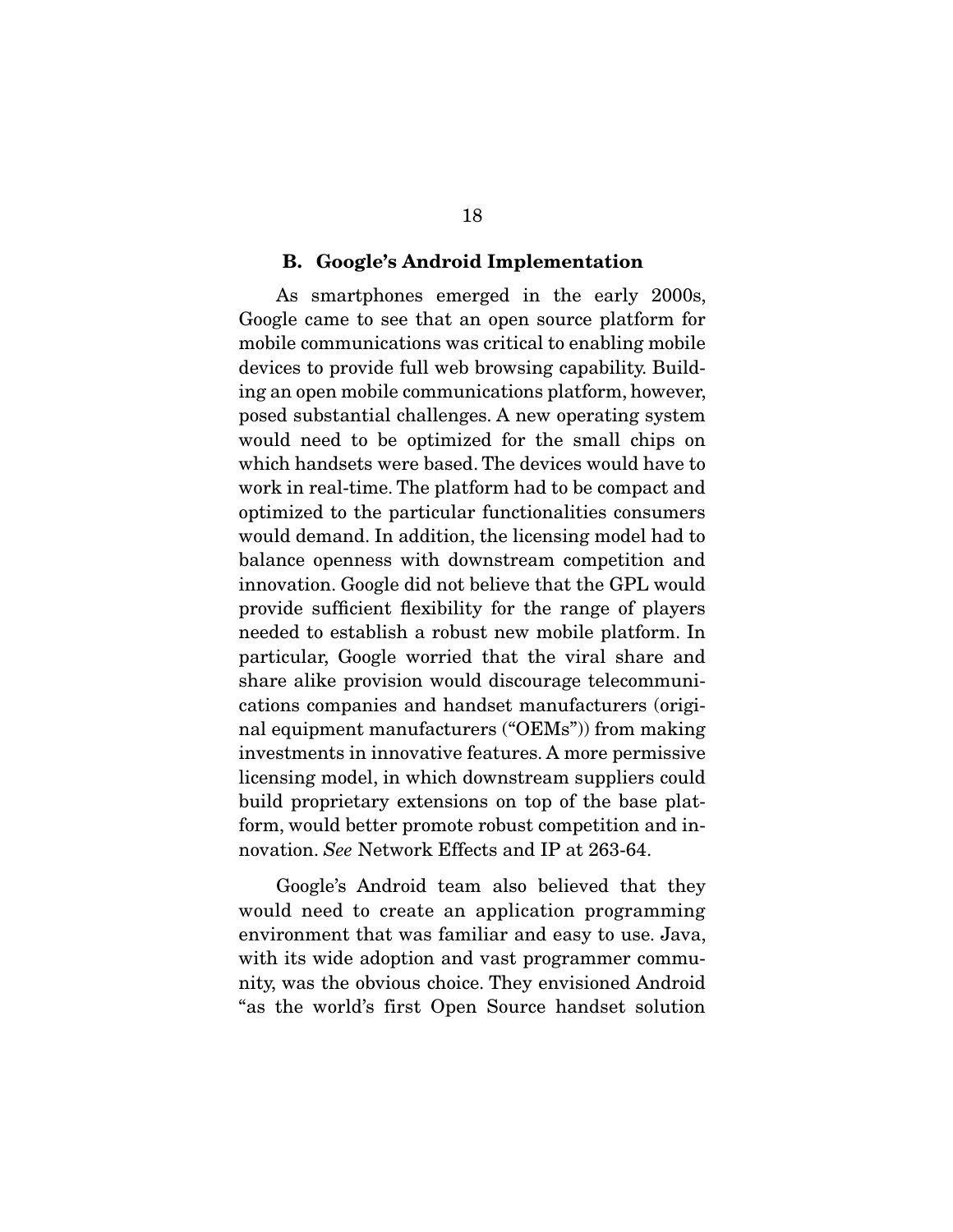with built-in Google applications." Android GPS [Google Product Strategy]: Key strategic decisions around Open Source at 2 (July 26, 2005), Trial Ex. 1, *Oracle Am., Inc. v. Google Inc.*, 872 F. Supp. 2d 974, 975 (N.D. Cal. 2012) (No. C 10-03561 WHA). An open source licensing model was critical to: (1) avoid the fragmentation resulting from closed and proprietary mobile platforms (like those offered by Microsoft and Symbian); (2) provide telecommunications companies and OEMs "a non-threatening solution for cross-vendor compatibility"; and (3) build a "community force around Google handset APIs and applications." *Id*.

 Google engineers sought to use some of the Java APIs, but did not want to include the full set because of space and other design constraints. In addition, they wanted to add new APIs to support GPS, camera functions, and user preferences. To provide access to a subset of Java APIs, Google planned to develop a clean room implementation of the JVM and negotiate the first open source Java 2 Platform, Micro Edition JVM ("J2ME") license with Sun. After a promising start, negotiations broke down when Sun refused to budge on full interoperability with J2ME.

 As a result, Google opted to build the Android operating system by emulating select Java API functionalities with independently written implementing code. The "clean room" process draws on Judge Learned Hand's originality corollary: "if by some magic a man who had never known it were to compose anew Keats's Ode on a Grecian Urn, he would be an 'author,' and, if he copyrighted it, others might not copy that poem,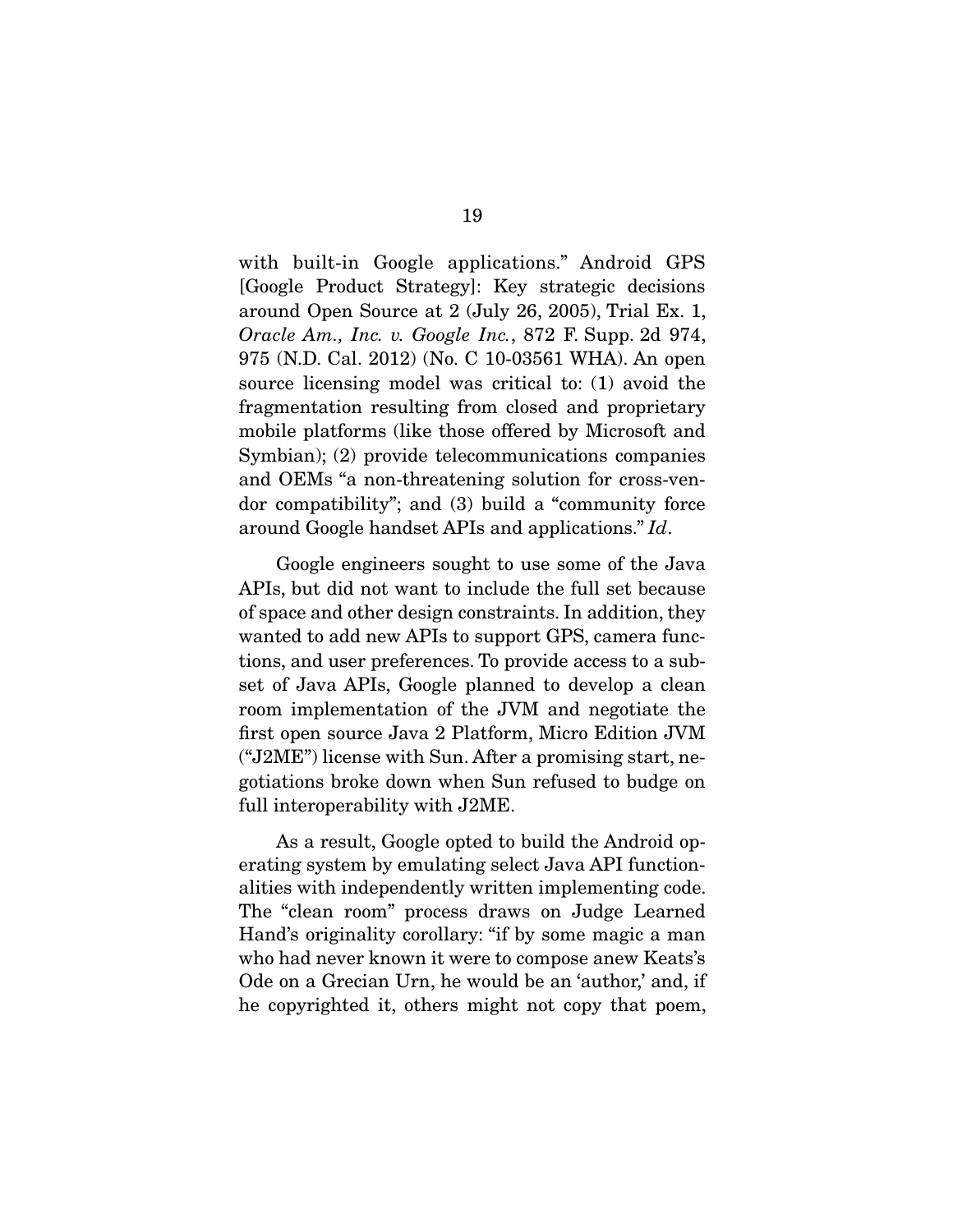though they might of course copy Keats's." *See Sheldon v. Metro-Goldwyn Pictures Corp.*, 81 F.2d 49, 54 (1936). The microcomputer industry developed around this principle. *See Sony Comput. Entertainment v. Connectix*, 203 F.3d 596, 599-608 (9th Cir. 2000); *Comput. Assocs. Int'l v. Altai, Inc.*, 982 F.2d 693, 700, 707-10 (2d Cir. 1992); *Sega Enters. v. Accolade, Inc.*, 977 F.2d 1510, 1526-28 (9th Cir. 1992); Network Effects and IP at 259-60. One team of programmers studies a program through legal means—such as by running the software to study its behavior, reviewing documentation, peeling semiconductor chips, decompiling object code—to determine its functional specifications. Those specifications are handed off to a second team of programmers with no knowledge of the implementing code of the target computer program. They independently develop a computer program with the same functionality as the target program. *See generally* P. Anthony Sammi, Christopher A. Lisy & Andrew Gish, Good Clean Fun: Using Clean Room Procedures in Intellectual Property Litigation, 25 INTELL. PROP. & TECH. L.J. 3 (2013).

 If the Java programming language is analogized to musical language, each API implementation can be characterized as a record album featuring songs (methods). Java Standard Edition (SE) then functions like an electrical-mechanical juke box, containing API record albums from which programmers can choose particular songs by invoking declarations (song titles). The fact that another juke box uses those song titles (declarations) to invoke a known song (method) is purely *functional*: it does not copy a song (method), it merely identifies a known song (method).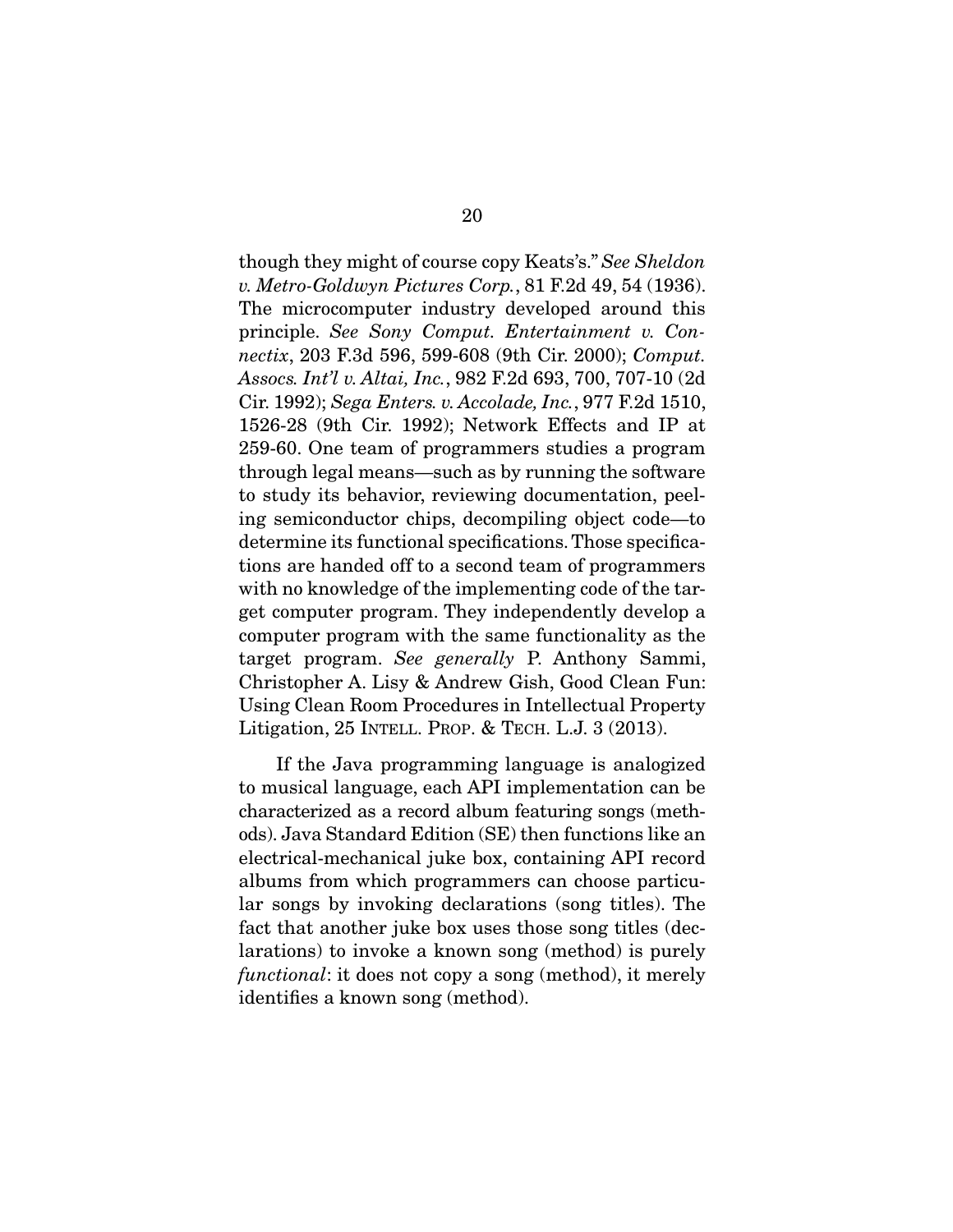Unlike the early software industry, which operated through trade secrecy and released only object code versions to the public, Sun published the Java API functional specifications (declarations) to encourage others to develop applications. Even with access to the functional specifications, emulating APIs can be difficult. During an arduous two year process, the Android team independently developed its own implementing code for 37 of the 166 Java API packages in Java SE and an independent JVM. In this way, the Android operating system emulated the functionality of known and tested APIs that fit the Android team's design. Android's use of the Java function labels (declarations) enabled millions of Java programmers to quickly master Android app development. Although Android apps were not fully interoperable with the Java SE platform, they were similar enough and better optimized to the constraints of Android mobile devices.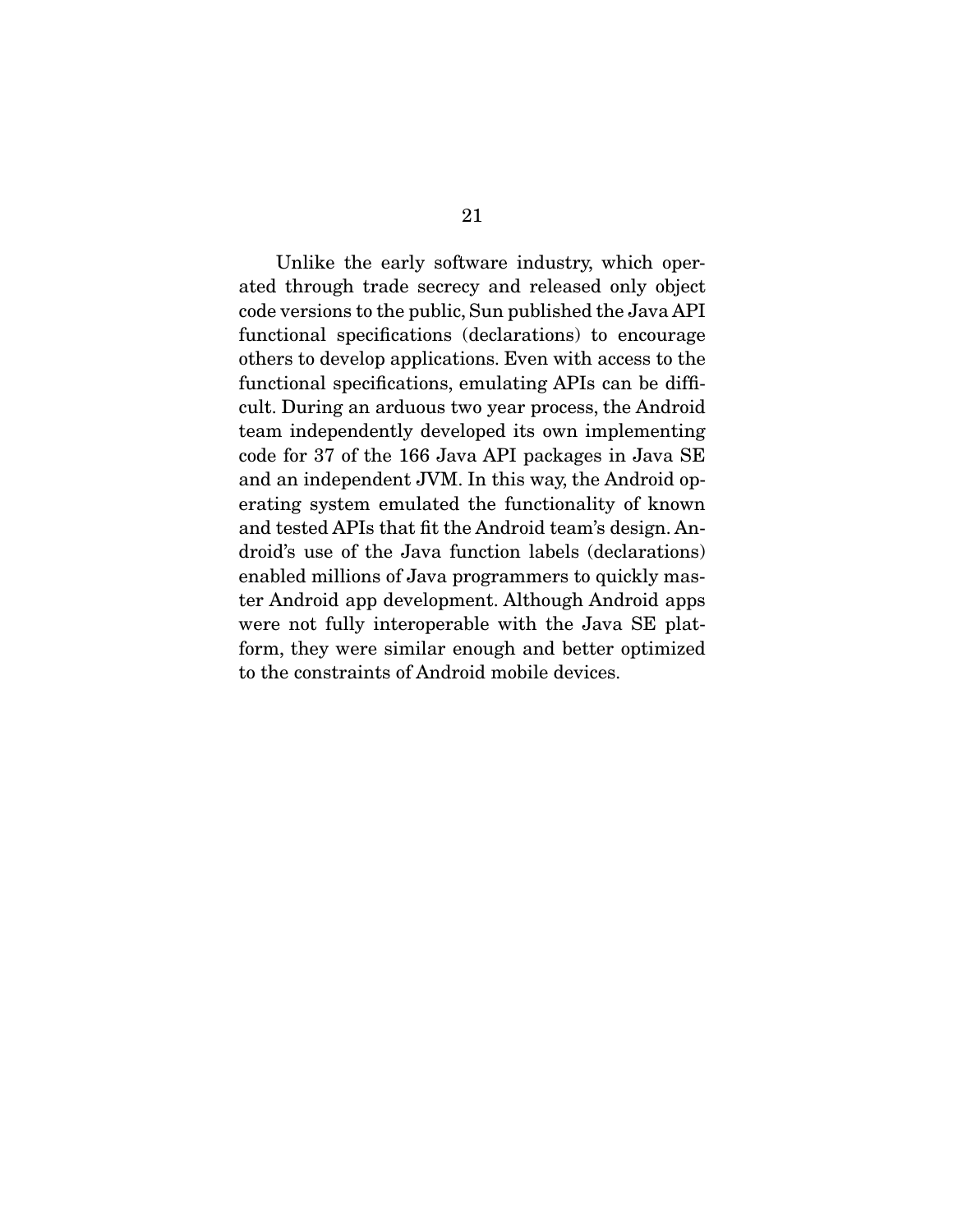III. THE FEDERAL CIRCUIT'S DECISIONS CONFLICT WITH THIS COURT'S SEMINAL RULING IN *BAKER V. SELDEN*, MISINTER-PRET CONGRESS'S CODIFICATION OF INTELLECTUAL PROPERTY LAW'S FUN-DAMENTAL CHANNELING PRINCIPLE AND COPYRIGHT'S LIMITING DOCTRINES, AND UPEND WELL-REASONED AND LONG-STANDING JUDICIAL DECISIONS THAT HAVE SUPPORTED INNOVATION AND COM-PETITION IN THE COMPUTER INDUSTRY

 The unusual jurisdictional posture of the *Oracle v. Google* case required the Federal Circuit to apply Ninth Circuit law. *See Oracle Am., Inc. v. Google Inc.*, 750 F.3d 1339, 1353 (Fed. Cir. 2014); Peter S. Menell, API Copyrightability Bleak House: Unraveling and Repairing the *Oracle v. Google* Jurisdictional Mess, 31 BERKELEY TECH. L.J. 1515, 1576–95 (2016). Although we question the Federal Circuit's fidelity to the Ninth Circuit's interpretation of copyright law, *see* Rise of the API Copyright Dead at 427-43, this Court confronts the interpretation of copyright protection for computer software as a question of national law. As suggested in Section I, we believe that this Court's seminal *Baker v. Selden* decision as later codified in the text and reflected in the legislative history of the Copyright Act provides the necessary blueprint. In a nutshell, the *functional requirements* of APIs, like the internal workings of other machines, stand outside the scope of copyright protection even as non-merged aspects of the implementing code for APIs are protectable under copyright law.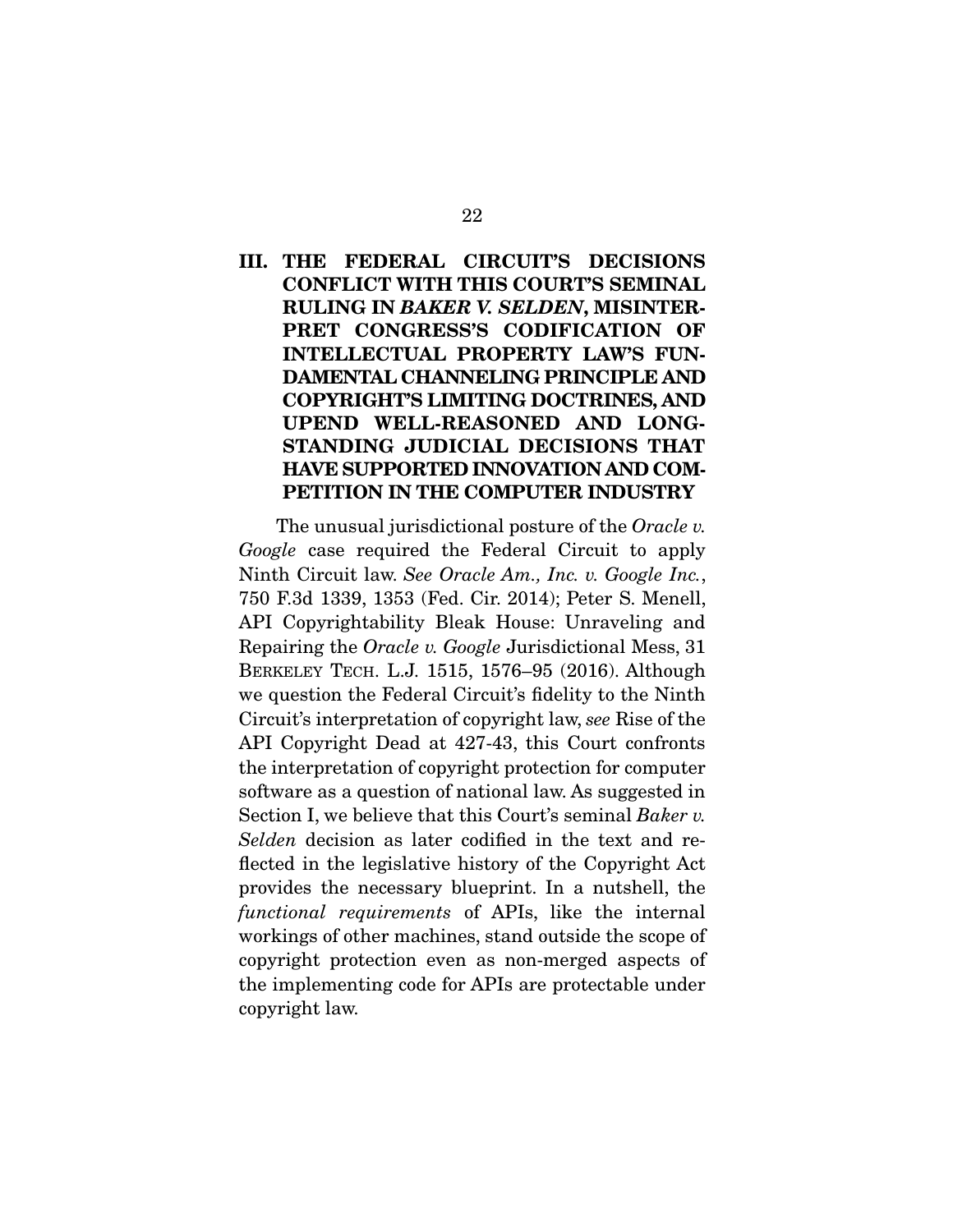## A. The Federal Circuit's Decisions Conflict with *Baker v. Selden*

 The Federal Circuit's decisions directly conflict with *Baker v. Selden*, and the idea-expression and merger doctrines that it spawned. By affording Oracle exclusive rights to not just the implementing code for Java APIs but also the declarations necessary to call those methods, the Federal Circuit has protected the computer system's functionality through copyright law.

 As Judge Alsup explained in the district court opinion,

the rules of Java dictate the precise form of certain necessary lines of code called declarations, whose precise and necessary form explains why Android and Java must be identical when it comes to those particular lines of code. That is, since there is only one way to declare a given method functionality, everyone using that function must write that specific line of code in the same way.

*Oracle Am., Inc. v. Google Inc.*, 872 F. Supp. 2d 974, 979 (N.D. Cal. 2012). Properly viewed, Sun's devising of a package (e.g., java.security) using a particular class name (e.g., ProtectionDomain) and method name (e.g., ClassLoader) to effectuate a machine that responds to particular inputs and produces particular outputs should be deemed to place the otherwise creative names and essential structure outside of copyright protection, thereby enabling others (in the absence of a utility patent covering this process or machine) to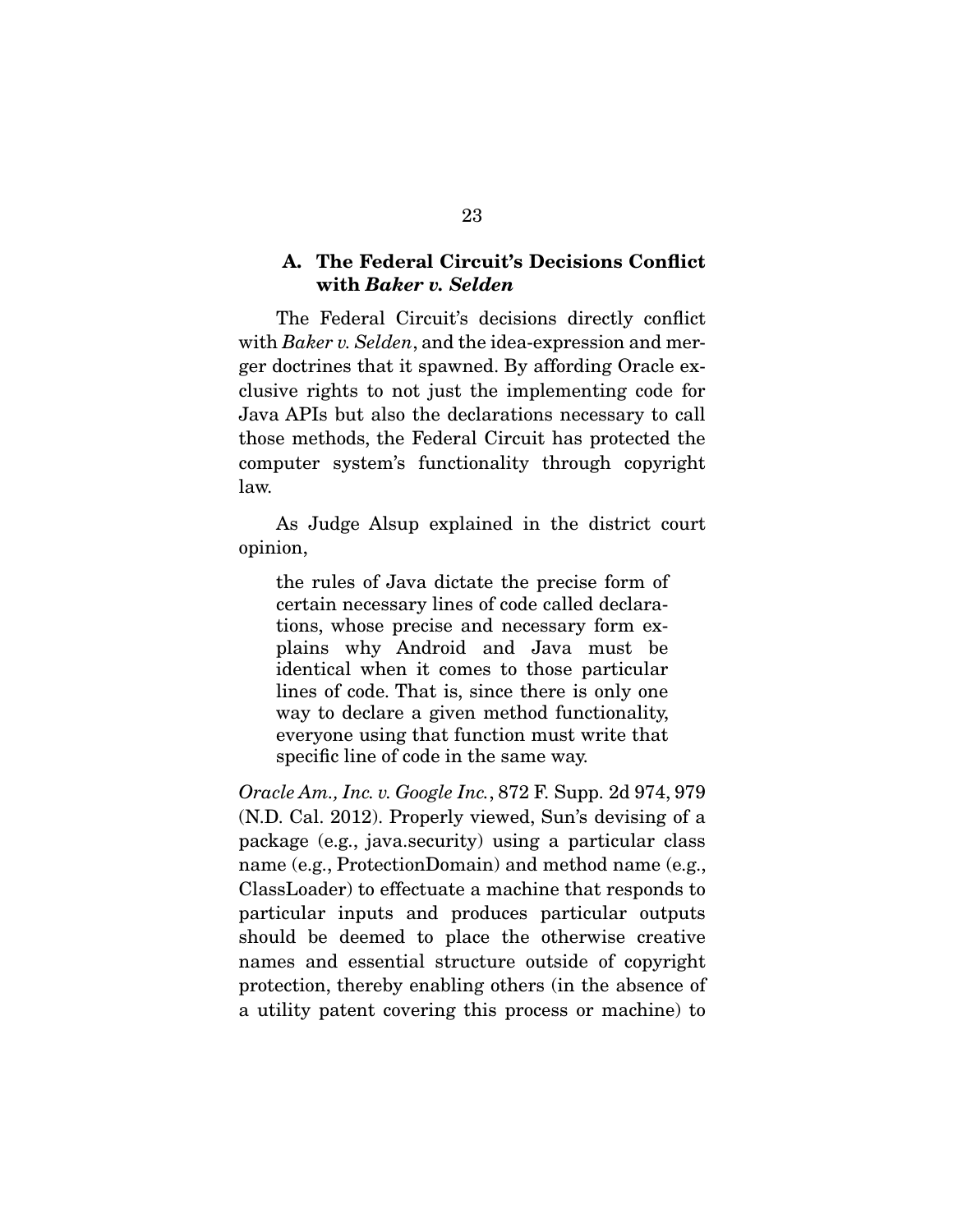emulate (and interoperate with) this machine so long as they write their own implementation. The Federal Circuit has undermined those core principles.

## B. The Federal Circuit's Decisions Misconstrue the Copyright Act

 Congress codified *Baker v. Selden*'s fundamental channeling principle in the text of the Copyright Act of 1976. 17 U.S.C. § 102(b). Beyond the statutory text, the legislative history states that "Section 102(b) is intended, among other things, to make clear that the expression adopted by the programmer is the copyrightable element in a computer program, *and that the actual processes or methods embodied in the program are not within the scope of the copyright law*." H.R. REP. NO. 94-1476 at 57 (1976) (emphasis added).4 CONTU clarifies that "one is always free to make a machine perform *any* conceivable process (in the absence of a patent) [so long as one does not] take another's program." CONTU REPORT at 20 (emphasis added).5

<sup>4</sup> The Federal Circuit omitted, without ellipses or explanation, the critical italicized completion to the quoted sentence. *See Oracle Am., Inc. v. Google Inc.*, 750 F.3d at 1367.

<sup>5</sup> Courts have treated the CONTU REPORT as legislative history for the Computer Software Act of 1980, amending the 1976 Act in accordance with CONTU's recommendations. *See Vault Corp. v. Quaid Software Ltd.*, 847 F.2d 255, 260-61 (5th Cir. 1988); *Apple Comput., Inc. v. Franklin Comput. Corp.*, 714 F.2d 1240, 1252 (3d Cir. 1983). *See generally* NIMMER ON COPYRIGHT  $§ 8.08[A][3]$ .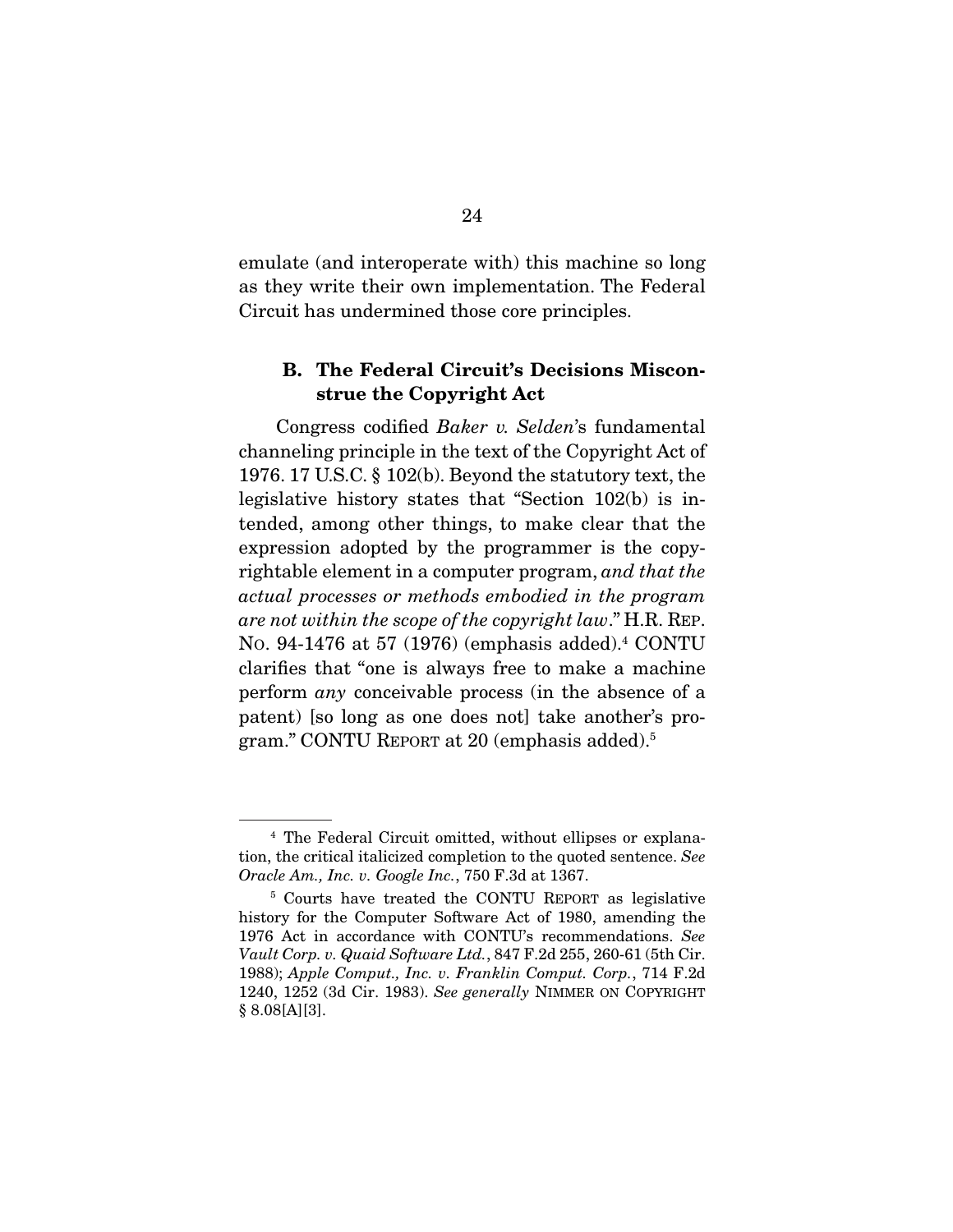In accordance with the Copyright Act, Google was entitled to make a mobile device ("a machine") perform the same functions as a Java API package (a "conceivable process") with independently developed implementation code (i.e., not "another's program"). Each Java API package constituted a particular subsystem within a larger particular computing environment. Hence, Google was justified in selecting a set of Java API packages and implementing them with original code to create a new machine. *See* Rise of the API Copyright Dead at 433-52.

 In support of its conclusions, the Federal Circuit also misconstrued this Court's observations in *Mazer v. Stein* that "[n]either the Copyright Statute nor any other says that because a thing is patentable it may not be copyrighted." *Oracle Am., Inc. v. Google Inc.*, 750 F.3d at 1380. Contrary to the Federal Circuit's decision, this observation was made in relation to the overlap between copyright law and *design patent* law. *Mazer* states that "the Mechanical Patent Law and Copyright Laws are mutually exclusive" and that it is only with regard to *design patent* law that an overlap with copyright can occur. *Mazer v. Stein*, 347 U.S. 201, 215 n.33 (1954). *See* NIMMER ON COPYRIGHT § 2A.07[D][4][b].

 Like copyright law, design patent protection is subservient to utility patent law with regard to functional elements. The design patent statute was based on England's design *copyright* statute. *See* Jason J. Du Mont & Mark D. Janis, The Origins of American Design Patent Protection, 88 INDIANA L.J. 837, 847, 854-73 (2013). The original bill proposed a "sole and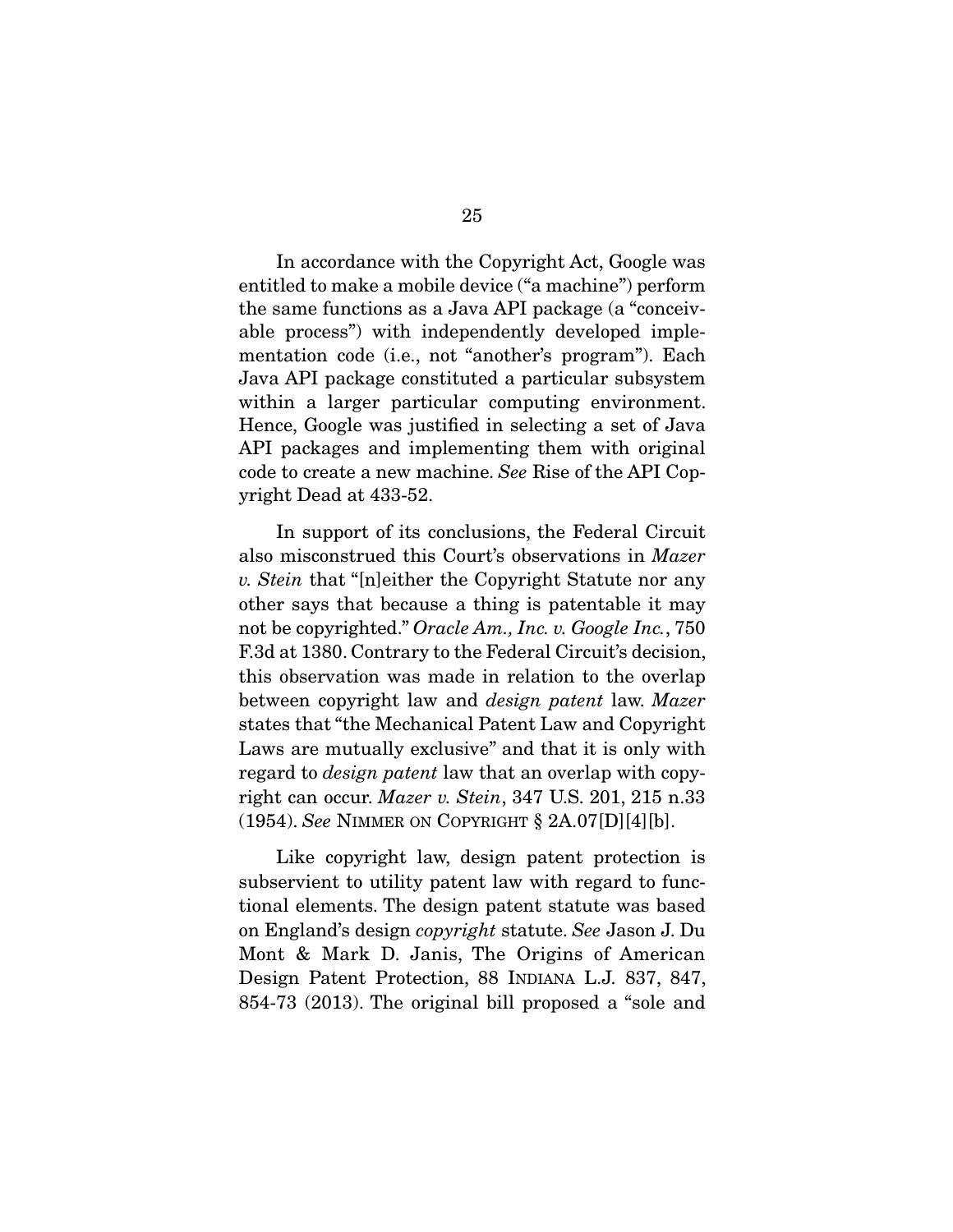exclusive copy-right" for the proprietor of any "new and original design" for specified articles of manufacture. Ruggles Design Bill, S. 269, 26th Cong. § 1 (1841). Following Senator Ruggles' failed reelection bid, the design protection mantle was taken up by Patent Commissioner Henry Ellsworth, which resulted in an unfortunate labeling twist. In his 1841 Commissioner's Report to Congress, Commissioner Ellsworth called upon Congress to establish a design protection regime under his authority at the Patent Office. *See* Thomas B. Hudson, A Brief History of the Development of Design Patent Protection in the United States, 30 J. PAT. & TRADEMARK OFF. SOC'Y 380, 380-81 (1948). Although bringing protection for designs under Patent Office administration, the substance of the bill remained the same—protecting ornamental creativity as opposed to technological advances. The 1902 Design Patent Act, Act of May 9, 1902, ch. 783, § 4929, 32 Stat. 193 (1902), on which the 1952 Patent Act rests, makes this abundantly clear. Under the 1902 Act, "Any person who has invented any new, original, and *ornamental* design for an article of manufacture" (emphasis added), may apply for a design patent.

 Hence, the logic of *Baker v. Selden* applies equally to design patents as it does to copyrights. To the extent that an expressive feature of a design otherwise eligible for protection under either the Copyright Act *or the design patent provisions of the Patent Act* is merged or inextricably intertwined with a functional element, it can only be protected under utility patent law.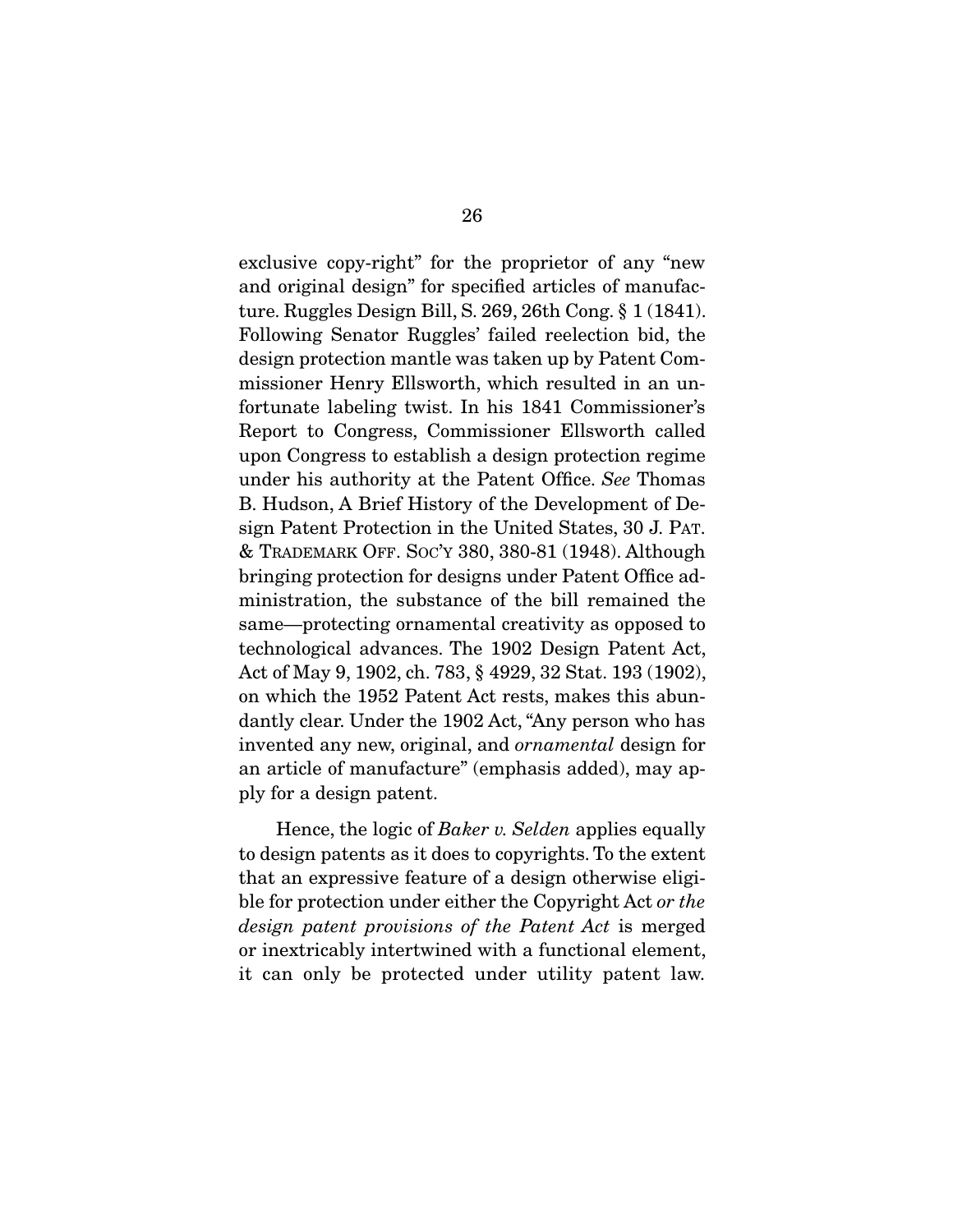Accordingly, the Federal Circuit's reliance on *Mazer* was misplaced.

## C. The Federal Circuit's Decisions Revive and Exacerbate Circuit Splits on Copyrightability, Merger, and Fair Use

 Copyright protection for computer software got off to an inauspicious start. *See* Rise of the API Copyright Dead at 322-26. In a case involving blatant and cavalier piracy of entire computer programs, the Third Circuit went overboard in addressing the defendant's interoperability argument, stating in dicta that "total compatibility with independently developed application programs . . . is a commercial and competitive objective which does not enter into the somewhat metaphysical issue of whether particular ideas and expressions have merged." *Apple Comput., Inc. v. Franklin Comput. Corp.*, 714 F.2d 1240 (3d Cir. 1983). Building on that decision, the Third Circuit ruled, in distinguishing protectable expression from unprotectable ideas, that

*the purpose or function of a utilitarian work would be the work's idea, and everything that is not necessary to that purpose or function would be part of the expression of the idea.* Where there are many means of achieving the desired purpose, then the particular means chosen is not necessary to the purpose; hence, there is expression, not idea.

*Whelan Associates, Inc. v. Jaslow Dental Laboratory, Inc.*, 797 F.2d 1222, 1236 (3d Cir. 1986) (emphasis in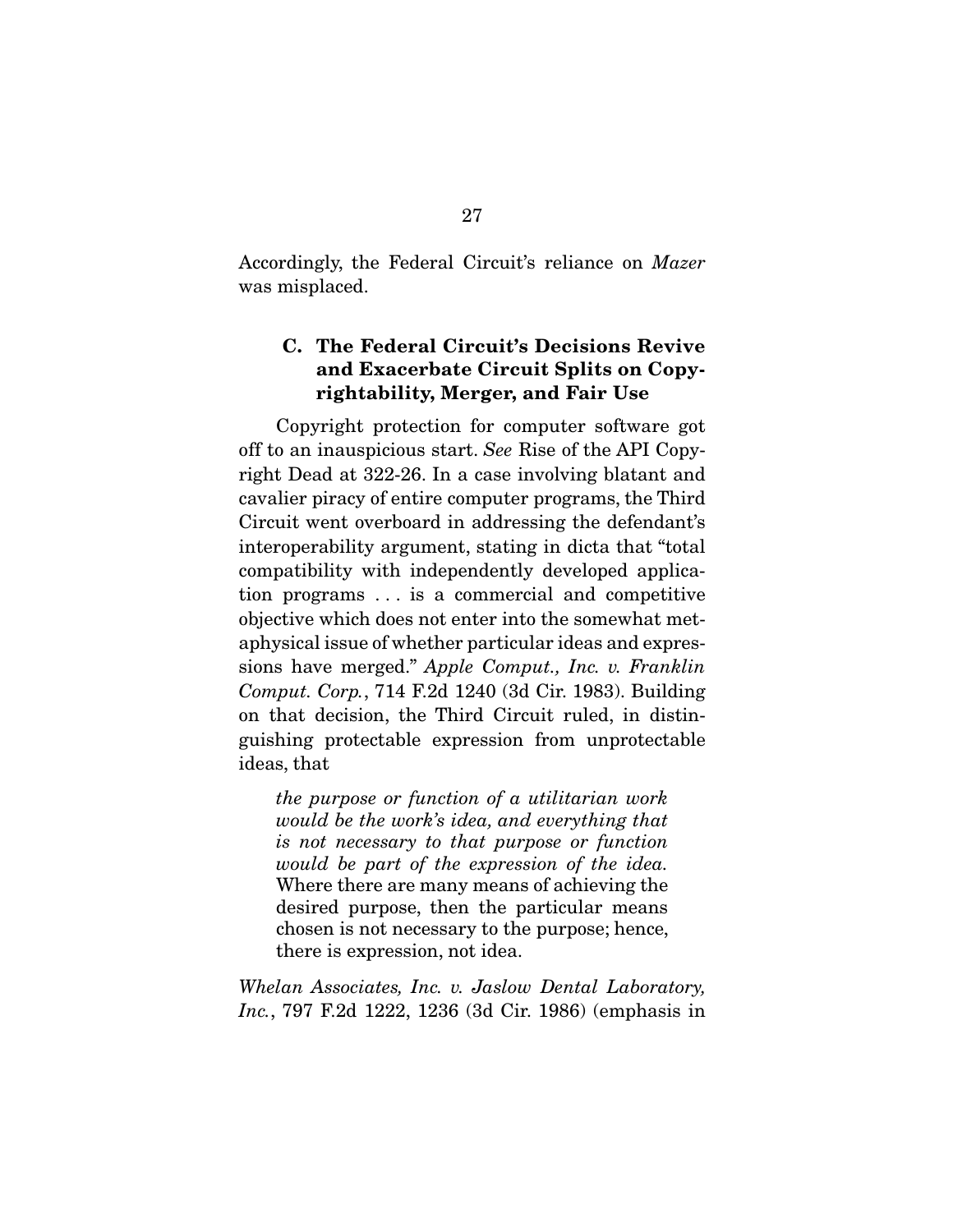original; citations omitted). In applying this rule, the court defined the idea as "the efficient management of a dental laboratory," for which countless ways of expressing the idea would be possible. *Id*.

 These decisions were roundly criticized. *See*, *e.g.*, NIMMER ON COPYRIGHT § 13.03[F], at 13-62.34, at 13–4 (1991) (explaining that "[t]he crucial flaw in [*Whelan*'s] reasoning is that it assumes that only one 'idea,' in copyright law terms, underlies any computer program, and that once a separable idea can be identified, everything else must be expression"); Donald S. Chisum, et al., LaST Frontier Conference on Copyright Protection of Computer Software, 30 JURIMETRICS J. 15, 20-21 (1989); Peter S. Menell, An Analysis of the Scope of Copyright Protection for Application Programs, 41 STAN. L. REV. 1045, 1074 (1989). As this scholarship emphasized, viewing the idea-expression dichotomy at such a high level of abstraction produced an overbroad scope of copyright protection because it resulted in all implementations of the idea garnering protection. Furthermore, the Third Circuit's misreading of merger analysis and the idea-expression doctrine implicitly allowed copyright protection of procedures, processes, systems, and methods of operation that are expressly excluded under § 102(b). Drawing on this scholarship, other circuits developed alternative approaches to the scope of copyright protection that better comported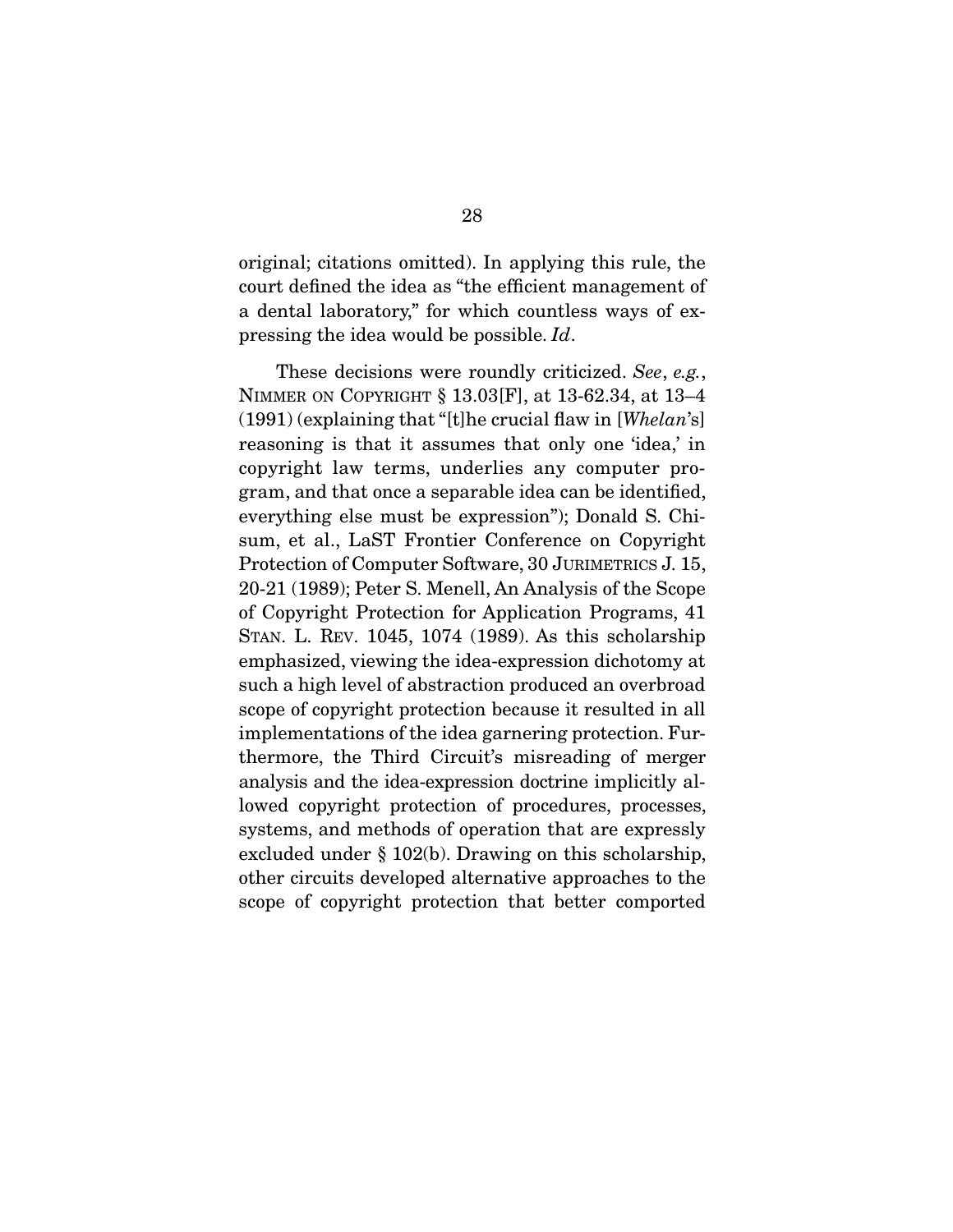with *Baker v. Selden* and related fundamental limiting doctrines.6

 Thus, after a rocky start, the regional circuit courts of appeals implemented a balanced framework for both protecting computer software against piracy and interpreting the idea-expression doctrine to ensure that copyright law excludes functional features of computer technology. Although the early overbroad Third Circuit cases remained on the books, software copyright law achieved stability, clarity, and sound reasoning. *See Sony Comput. Entm't, Inc. v. Connectix Corp.*, 203 F.3d 596 (9th Cir. 2000) (reinforcing and extending *Sega*); *Lexmark Int'l, Inc. v. Static Control* 

<sup>6</sup> *See Plains Cotton Coop. Assoc. v. Goodpasture Comput. Serv., Inc.*, 807 F.2d 1256, 1262 (5th Cir. 1987) (declining to follow *Whelan*); *Comput. Assocs. Int'l v. Altai, Inc.*, 982 F.2d 693, 705-06 (2d Cir. 1992) (rejecting dictum in *Apple v. Franklin* and the *Whelan Associates* analytical framework, and applying an abstraction-filtration-comparison framework based on Judge Learned Hand's classic mode of analysis in *Nichols v. Universal Pictures Corp.*, 45 F.2d 119 (2d Cir. 1930)); *Sega Enterprises Ltd. v. Accolade, Inc.*, 977 F.2d 1510, 1525 (9th Cir. 1992) (rejecting *Whelan*); *Gates Rubber v. Bando Chem. Indus., Ltd.*, 9 F.3d 823, 834, 841 (10th Cir. 1993) (endorsing *Altai*); *Apple Computer, Inc. v. Microsoft Corp.*, 799 F. Supp. 1006 (N.D. Cal. 1992), *aff 'd in part, rev'd in part*, 35 F.3d 1435, 1445 (9th Cir. 1994) (endorsing *Altai*); *Eng'g Dynamics, Inc. v. Structural Software, Inc.*, 26 F.3d 1335, 1341-43 (5th Cir. 1994) (endorsing *Altai*); *Lotus Dev. Corp. v. Borland Int'l, Inc.*, 49 F.3d 807, 813 (1st Cir. 1995) (holding that a menu command hierarchy that functions as a programming language is an uncopyrightable method of operation), *aff 'd by an equally divided Court*, 516 U.S. 233 (1996); *MiTek Holdings, Inc. v. ARCE Engineering Co.*, 89 F.3d 1548, 1559 (11th Cir. 1996) (endorsing *Altai*); *Mitel, Inc. v. Iqtel, Inc.*, 124 F.3d 1366, 1375 (10th Cir. 1997) (endorsing *Altai*).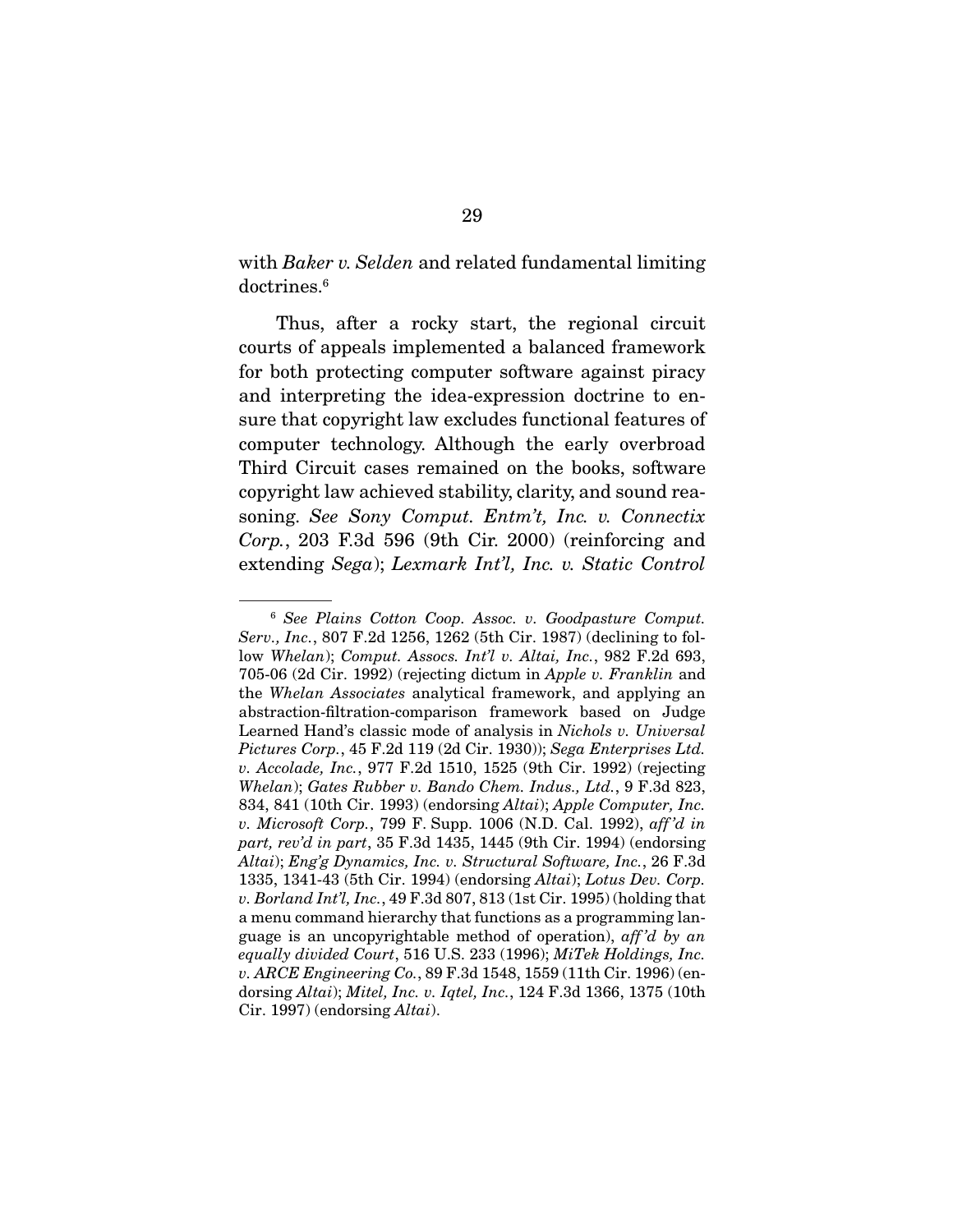*Components, Inc.*, 387 F.3d 522, 534-37 (6th Cir. 2004) (reinforcing this evolution); *see generally* Peter S. Menell, An Epitaph for Traditional Copyright Protection of Network Features of Computer Software, 43 ANTI-TRUST BULL. 651, 707-08 (1998).

 By the mid to late 1990s, the software engineering community came to view high-level functions, labeling conventions, and the functional specifications of APIs as unprotectable under copyright law. *See* Brian Profitt, The Impact of Oracle's Defense of API Copyrights, ITWORLD (Aug. 23, 2011) (observing that "[h]istorically, APIs have been regarded as not falling under copyright—the reasoning being that APIs are not creative implementations but rather statements of fact," but also noting the issue had been clouded by the distinction between "open" and "closed" APIs). The Federal Circuit's *Oracle v. Google* decisions revived and exacerbated the long dormant circuit splits relating to copyrightability of particular elements of computer software, copyright infringement analysis, and the application of the Copyright Act's fair use doctrine. *See* Michael Hussey, Copyright Captures APIs: A New Caution for Developers, TECHCRUNCH (Nov. 3, 2015).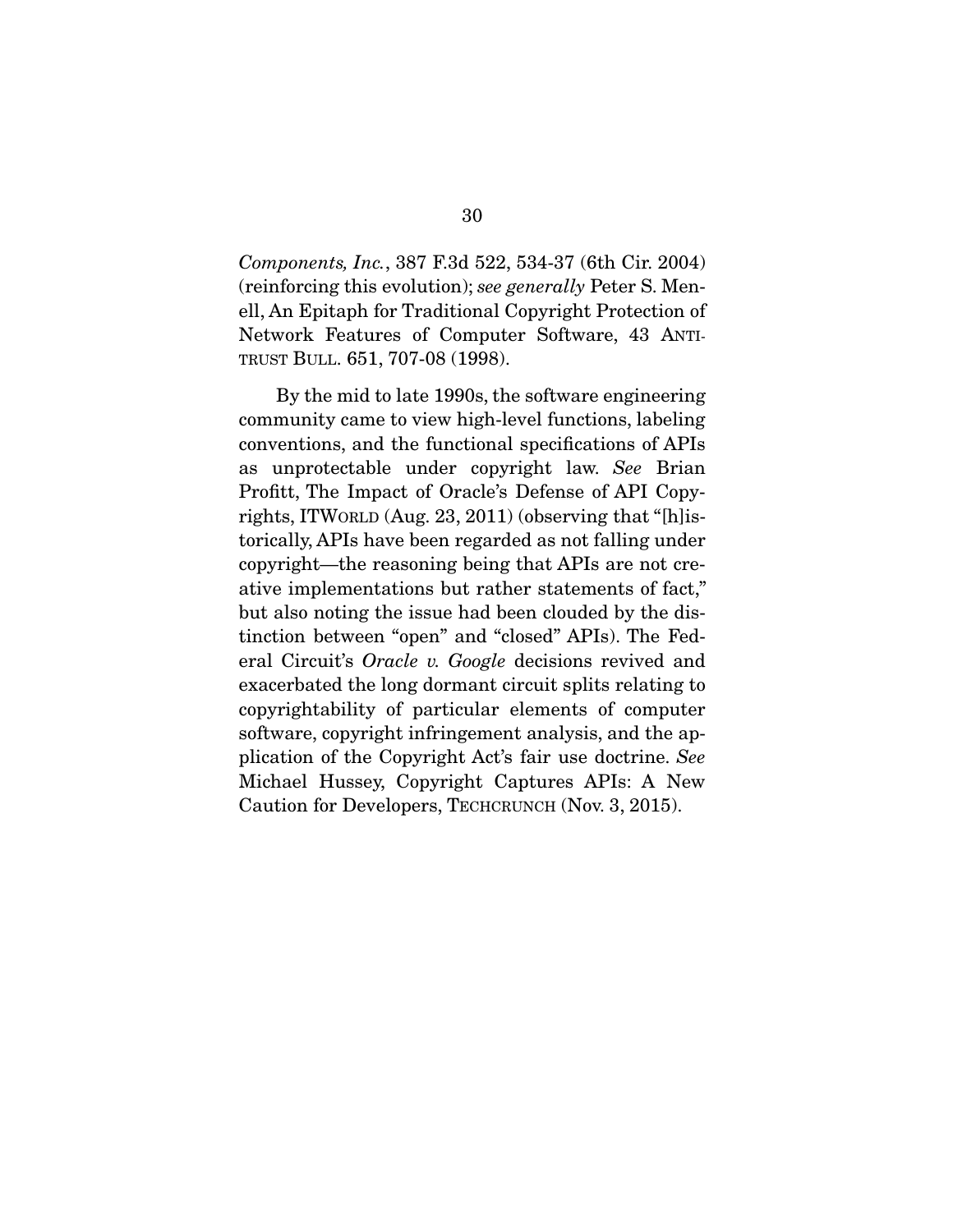## D. Reversing the Federal Circuit's *Oracle v. Google* Decisions Maintains the Coherence of the Intellectual Property System and Will Restore Peace and Clarity to the Computer Software Industry

 Resolving this appeal through the clear and logical principles underlying *Baker v. Selden* maintains the coherence of the intellectual property system. The Supreme Court has reinforced these principles in its modern jurisprudence. *See Bonito Boats, Inc. v. Thunder Craft Boats, Inc.*, 489 U.S. 141, 146 (1989) (observing that Art. I, § 8, cl. 8 of U.S. Constitution "reflects balance between the need to encourage innovation and the avoidance of monopolies which stifle competition without any concomitant advance in the 'Progress of Science and useful Arts'"); *TrafFix Devices, Inc. v. Marketing Displays, Inc.*, 532 U.S. 23, 29-30 (2001) ("Where the expired patent claimed the features in question, one who seeks to establish trade dress protection must carry the heavy burden of showing that the feature is not functional, for instance by showing that it is merely an ornamental, incidental, or arbitrary aspect of the device."); *Wal-Mart Stores, Inc. v. Samara Brothers, Inc.*, 529 U.S. 205, 213 (2000) (cautioning against protecting functional features through trademark law); *cf*. *Dastar Corp. v. Twentieth Century Fox Film Corp.*, 539 U.S. 23, 34 (2003) (warning that "allowing a cause of action under [Lanham Act] § 43(a) for reverse passing off would create a species of mutant copyright law that limits the public's 'federal right to "copy and to use"' expired copyrights").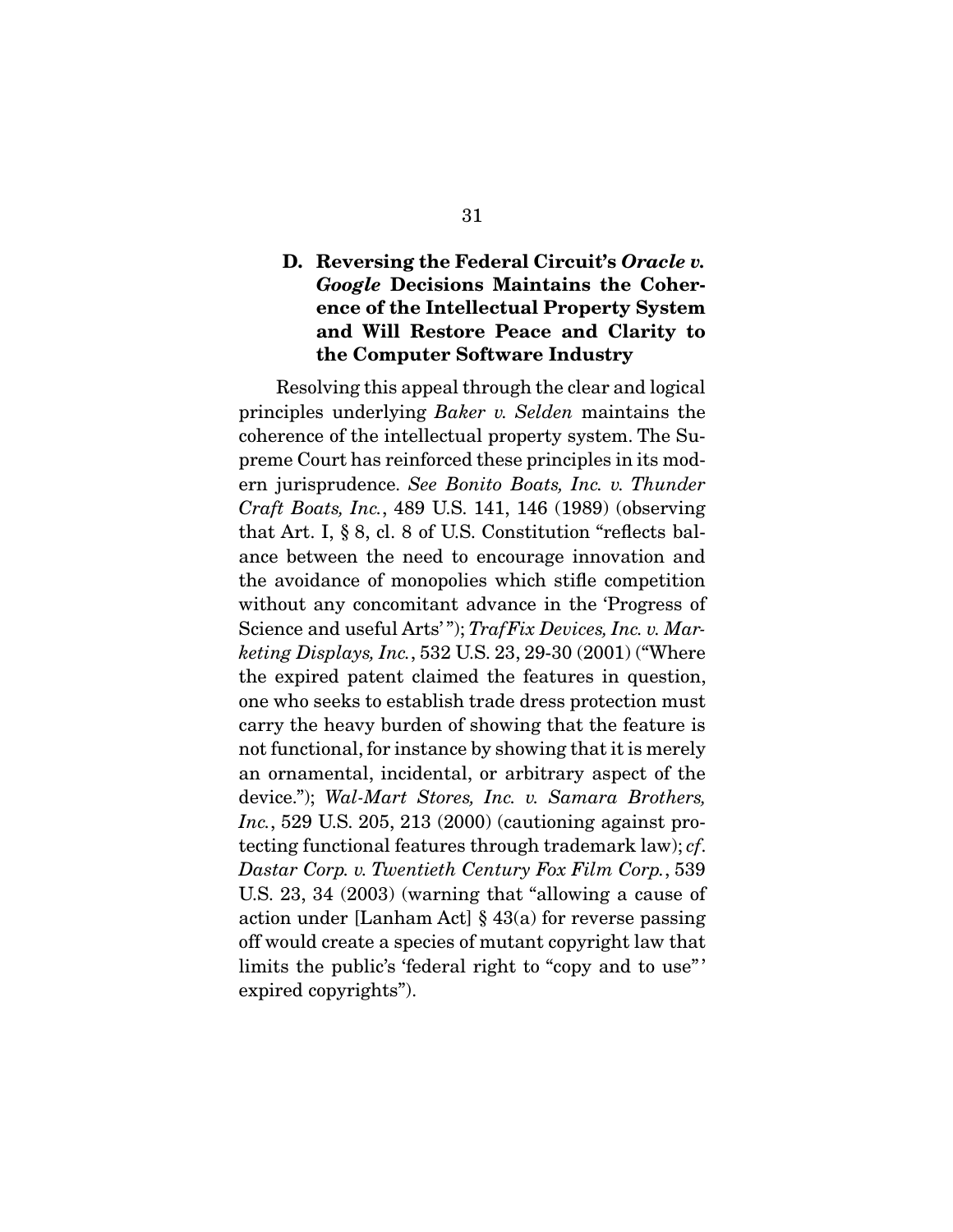Following the extensive litigation over copyright protection for APIs from the early 1980s through the mid-1990s, the regional circuit courts of appeals achieved a balanced approach that afforded protection for API implementations without hindering competition in the computer industry. The computer software industry embraced that balance and was able to function efficiently for more than a decade. The Federal Circuit's *Oracle v. Google* decisions cast a dark cloud over standard industry practice. Restoring the clarity that prevailed prior to the *Oracle v. Google* decisions will promote innovation in an industry driven by complex, time-sensitive decisions.

 Reversing the *Oracle v. Google* decisions will not deprive API developers of adequate intellectual property protection. They retain protection against companies that copy their implementation. Moreover, by employing technological protection measures or distributing software products solely in object code form, software developers can slow development of interoperable products. Reverse engineering computer programs is laborious, slow, and expensive. Even when the functional specifications are publicly disclosed, as was the case with the Java APIs, re-implementing that functionality in a clean room is often costly and timeconsuming. And API developers can seek utility patents on technological innovations.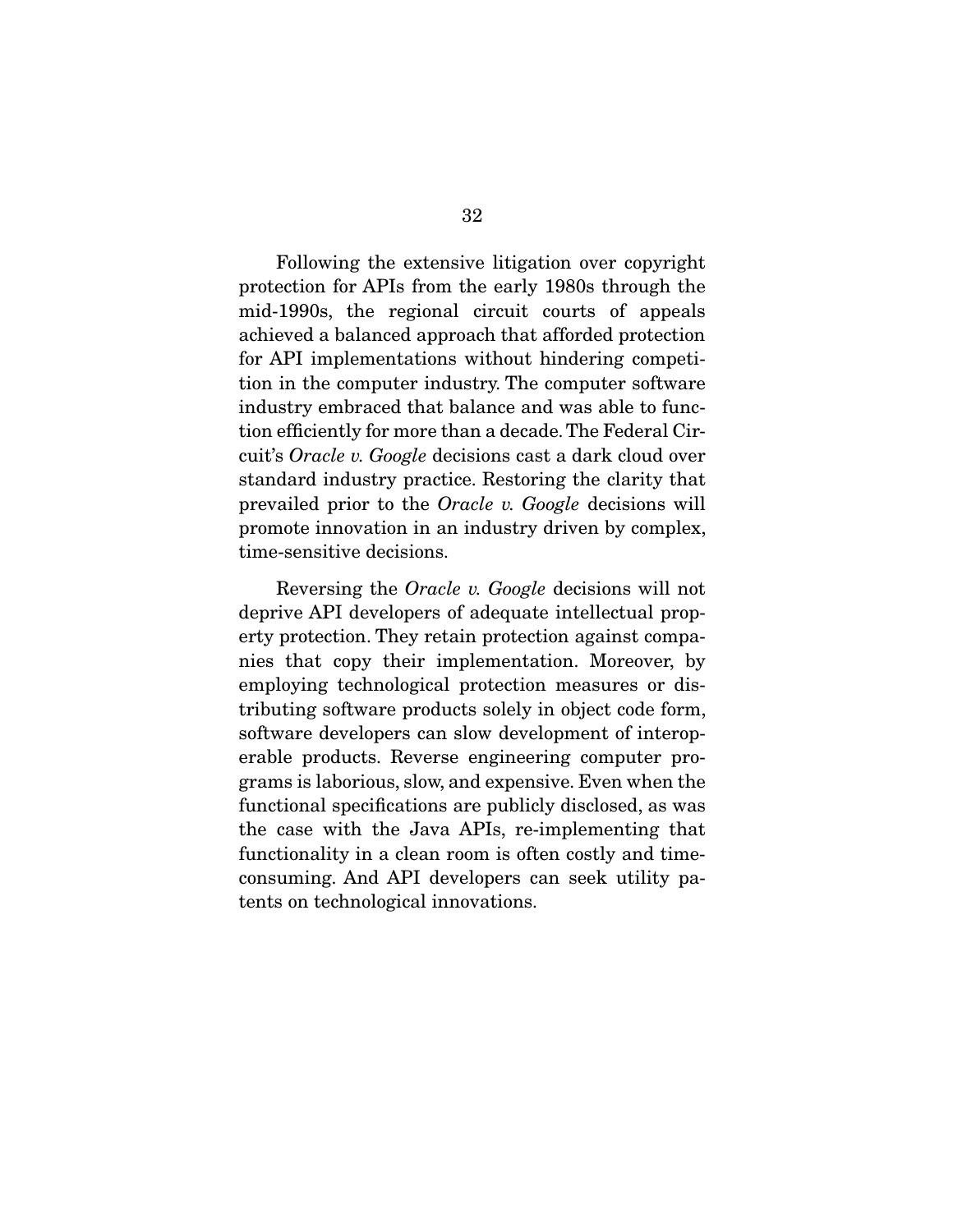## IV. GOOGLE INDEPENDENTLY IMPLEMENTED THE JAVA API FUNCTIONAL SPECIFICA-TIONS AND THEREFORE DID NOT IN-FRINGE ORACLE'S COPYRIGHTS

 The record in this case establishes that after the Google-Sun negotiations over licensing the API implementations reached an impasse, Google undertook the burdensome and costly effort to implement the APIs independently. Although Oracle initially questioned the independence of those implementations, it conceded that Google's implementation did not infringe the Java API implementations other than through the copying of Java declarations and their structure, sequence, and organization. Inclusion of declarations was necessary to achieve the particular API functionality. Unless Google used the precise declarations, Android could not emulate the functionality of the Java APIs.

 Like the labels and columns of Selden's accounting forms in *Baker v. Selden*, Java API declarations are not protected by copyright because they are essential to invoke, access, unlock, or operate a particular system or machine (specific Java API functions) even though the particular implementation code for those functional specifications is copyright-protected. To protect API declarations through copyright law would afford Oracle patent-like protection over particular machine functions.

 To make this point concrete, suppose that Sega had written its lockout code not as a peculiar sequence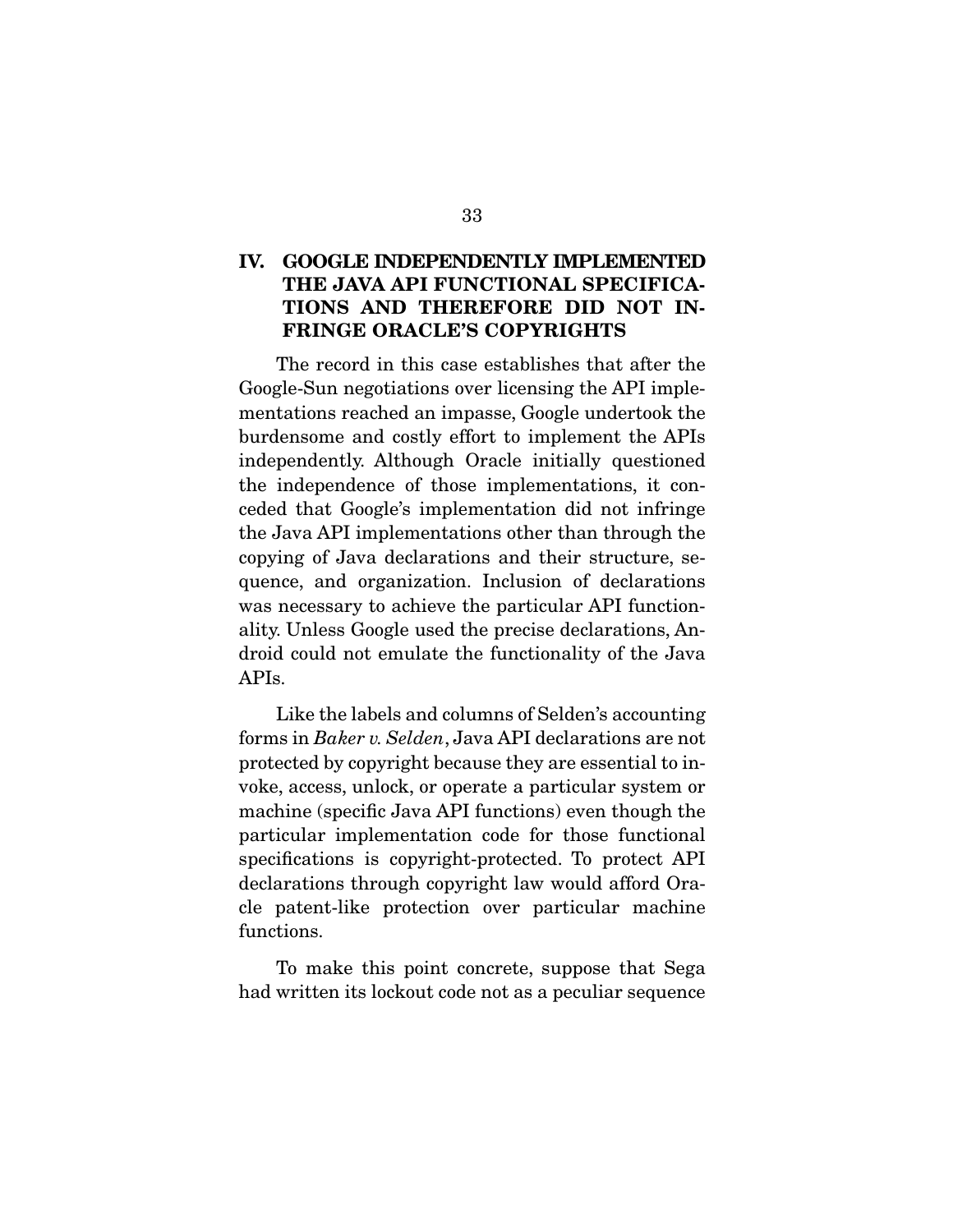of data, *Sega*, 955 F.2d at 1516, but rather as an original haiku. Even though that haiku could be protected if distributed as poetry, it would be barred from copyright protection as lockout code. That is the reason for the Ninth Circuit's unmistakable statement that the "functional requirements for compatibility with the Genesis [video game console are] aspects of Sega's programs that are not protected by copyright. 17 U.S.C. § 102(b)." *Id.* at 1522.<sup>7</sup> As essential "gears and levers" for particular digital machines, the Java API declarations are not protectable under copyright law due to the overarching channeling principles reflected in *Baker v. Selden* and § 102(b) of the Copyright Act.

 It is for that reason that it is irrelevant that the Java APIs might be highly creative. So are haikus. But if used to operate functional devices, their function merges with the expression and copyright cannot limit the functional use. Technological creativity is often among the most difficult, imaginative, and praiseworthy forms of creativity. Yet the overarching intellectual property system would be undermined if an inventor of a better analog cash register could bar competition

<sup>7</sup> That case simultaneously rejected Sega's attempt to invoke trademark laws to protect the lockout code that it voluntarily adopted, namely "PRODUCED BY OR UNDER LICENSE FROM SEGA ENTERPRISES LTD." *Id*. at 1515. Having used that formulation, Sega could not complain when third parties similarly employed it to gain the necessary access. *Id*. at 1528-30. As discussed above in § III(D), the coherence of the intellectual property system disallows overly aggressive plaintiffs from deploying "copyright," "trademark," or any other label for the improper purpose of excluding competitors from access to legitimate domains in order to achieve program compatibility.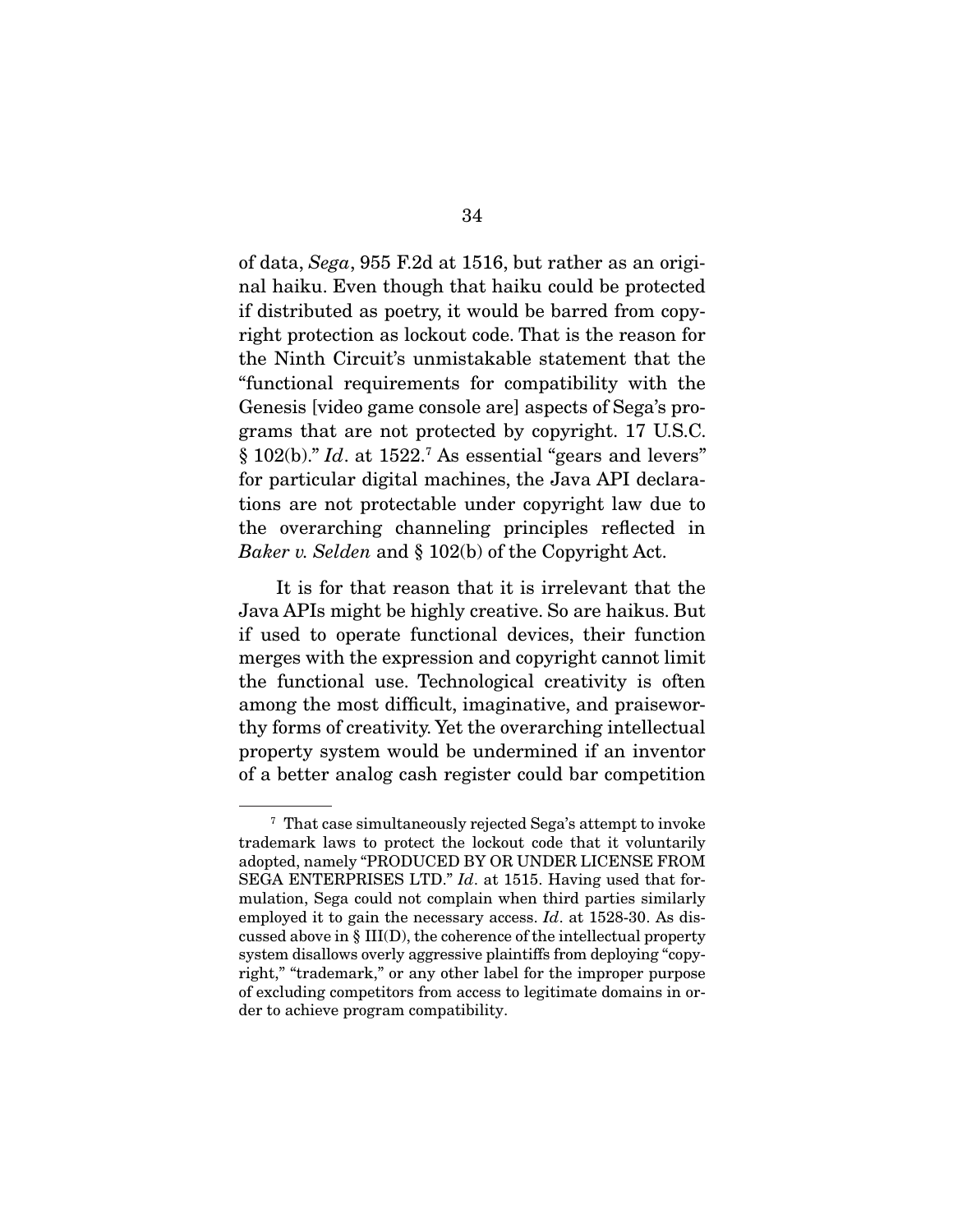for life of the inventor plus 70 years by copyrighting the configuration of gears and levers as sculptural works or if a computer programmer who devised a better digital cash register (e.g., a spreadsheet) could protect its invention for her or his life plus 70 years through copyright protection for the functional specifications (declarations).

 The Federal Circuit confused the infringement analysis by accepting Oracle's characterization of declarations as "declaring code." But declarations are not code but rather textual labels that specify properties of an identifier. A declaration

declares what a word (identifier) 'means.' Declarations are most commonly used for functions, variables, constants, and classes, but can also be used for other entities such as enumerations and type definitions. Beyond the name (the identifier itself) and the kind of entity (function, variable, etc.), declarations typically specify the data type (for variables and constants), or the type signature (for functions); types may also include dimensions, such as for arrays. A declaration is used to announce the existence of the entity to the compiler.

Declaration, WIKIPEDIA.

 Nor do the API declarations attract protection on the ground that their structure, sequence, and organization is protectable. Combinations of methods in a machine are no more copyrightable than the configuration of tools in a Swiss Army knife. Moreover, these labels are essential to accessing and operating a particular computing machine or method. The implementing